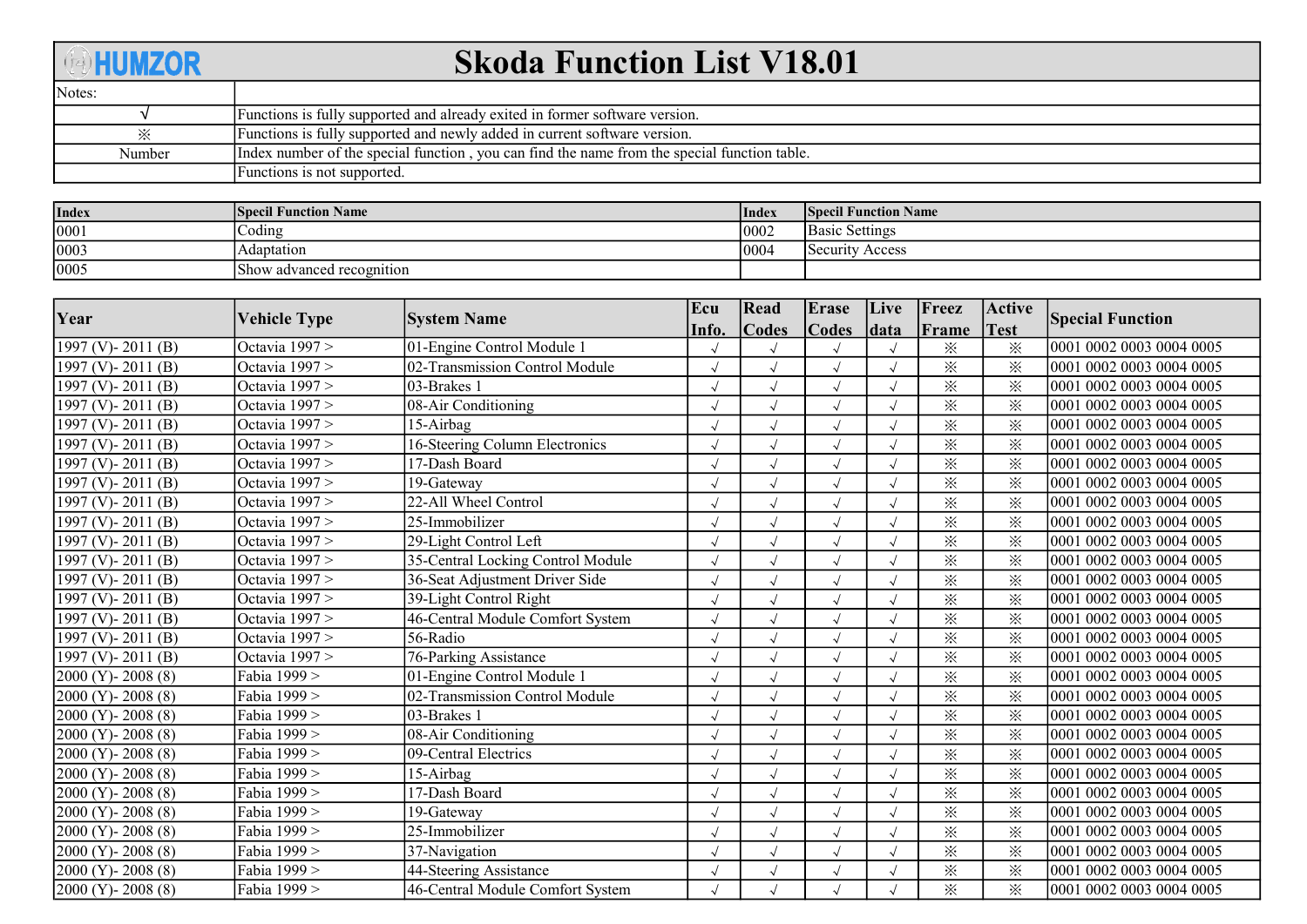| $2000 (Y) - 2008 (8)$   | Fabia 1999 >      | 55-Headlight Regulation          |            |                      | $\sqrt{ }$           | $\sqrt{ }$ | $\times$ | ⋇        | 0001 0002 0003 0004 0005 |
|-------------------------|-------------------|----------------------------------|------------|----------------------|----------------------|------------|----------|----------|--------------------------|
| $2000 (Y) - 2008 (8)$   | Fabia 1999 >      | 56-Radio                         | $\sqrt{ }$ | $\sqrt{ }$           | $\sqrt{ }$           | $\sqrt{ }$ | $\times$ | $\times$ | 0001 0002 0003 0004 0005 |
| $2000 (Y) - 2008 (8)$   | Fabia 1999 >      | 77-Telephone                     | $\sqrt{ }$ | $\checkmark$         | $\sqrt{}$            | $\sqrt{}$  | $\times$ | $\times$ | 0001 0002 0003 0004 0005 |
| $2002(2) - 2008(8)$     | Superb $2001$ >   | 01-Engine Control Module 1       |            | $\checkmark$         | $\sqrt{\phantom{a}}$ |            | $\times$ | $\times$ | 0001 0002 0003 0004 0005 |
| $2002(2) - 2008(8)$     | Superb $2001$ >   | 02-Transmission Control Module   |            | $\sqrt{ }$           | $\sqrt{ }$           | $\sqrt{}$  | $\times$ | $\times$ | 0001 0002 0003 0004 0005 |
| $[2002 (2) - 2008 (8)]$ | Superb $2001$ >   | 03-Brakes 1                      |            | $\sqrt{ }$           | $\sqrt{ }$           | $\sqrt{ }$ | $\times$ | $\times$ | 0001 0002 0003 0004 0005 |
| $2002(2) - 2008(8)$     | Superb $2001$ >   | 08-Air Conditioning              | $\sqrt{ }$ | $\sqrt{ }$           | $\sqrt{ }$           | $\sqrt{}$  | $\times$ | ⋇        | 0001 0002 0003 0004 0005 |
| $2002(2) - 2008(8)$     | Superb $2001$ >   | 15-Airbag                        |            | $\sqrt{ }$           | $\sqrt{ }$           | $\sqrt{}$  | $\times$ | $\times$ | 0001 0002 0003 0004 0005 |
| $2002(2) - 2008(8)$     | Superb $2001$ >   | 16-Steering Column Electronics   | $\sqrt{ }$ | $\sqrt{ }$           | $\sqrt{ }$           | $\sqrt{ }$ | ⋇        | $\times$ | 0001 0002 0003 0004 0005 |
| $[2002 (2) - 2008 (8)]$ | Superb $2001$ >   | 17-Dash Board                    |            | $\checkmark$         | $\sqrt{ }$           |            | $\times$ | $\times$ | 0001 0002 0003 0004 0005 |
| $2002(2) - 2008(8)$     | Superb $2001 >$   | 19-Gateway                       |            | $\sqrt{ }$           | $\sqrt{ }$           |            | $\times$ | $\times$ | 0001 0002 0003 0004 0005 |
| $[2002 (2) - 2008 (8)]$ | Superb $2001$ >   | 25-Immobilizer                   |            |                      | $\sqrt{ }$           |            | $\times$ | $\times$ | 0001 0002 0003 0004 0005 |
| $2002(2) - 2008(8)$     | Superb $2001$ >   | 36-Seat Adjustment Driver Side   |            | $\sqrt{ }$           | $\sqrt{ }$           | $\sqrt{}$  | $\times$ | $\times$ | 0001 0002 0003 0004 0005 |
| $2002(2) - 2008(8)$     | Superb $2001$ >   | 37-Navigation                    | $\sqrt{ }$ | $\sqrt{ }$           | $\sqrt{ }$           | $\sqrt{}$  | $\times$ | $\times$ | 0001 0002 0003 0004 0005 |
| $[2002 (2) - 2008 (8)]$ | Superb $2001$ >   | 46-Central Module Comfort System | $\sqrt{ }$ | $\sqrt{ }$           | $\sqrt{ }$           | $\sqrt{ }$ | $\times$ | $\times$ | 0001 0002 0003 0004 0005 |
| $2002(2) - 2008(8)$     | Superb $2001$ >   | 47-Sound System                  |            | $\checkmark$         | $\sqrt{ }$           | $\sqrt{ }$ | $\times$ | $\times$ | 0001 0002 0003 0004 0005 |
| $2002(2) - 2008(8)$     | Superb $2001$ >   | 55-Headlight Regulation          |            | $\sqrt{ }$           | $\sqrt{ }$           |            | $\times$ | $\times$ | 0001 0002 0003 0004 0005 |
| $[2002 (2) - 2008 (8)]$ | Superb $2001$ >   | 56-Radio                         |            | $\sqrt{ }$           | $\sqrt{ }$           | $\sqrt{}$  | $\times$ | $\times$ | 0001 0002 0003 0004 0005 |
| $[2002 (2) - 2008 (8)]$ | Superb $2001$ >   | 76-Parking Assistance            | $\sqrt{ }$ | $\sqrt{ }$           | $\sqrt{ }$           | $\sqrt{}$  | $\times$ | $\times$ | 0001 0002 0003 0004 0005 |
| $2002(2) - 2008(8)$     | Superb $2001 >$   | 77-Telephone                     | $\sqrt{ }$ | $\sqrt{ }$           | $\sqrt{ }$           | $\sqrt{}$  | $\times$ | ⋇        | 0001 0002 0003 0004 0005 |
| $2006(6) - 2015(F)$     | Roomster 2006 >   | 02-Transmission Control Module   | $\cdot$ l  | $\sqrt{ }$           | $\sqrt{ }$           | $\sqrt{ }$ | ⋇        | $\times$ | 0001 0002 0003 0004 0005 |
| $2006(6) - 2015(F)$     | Roomster 2006 >   | 03-Brakes 1                      |            | $\sqrt{ }$           | $\sqrt{ }$           | $\sqrt{ }$ | ⋇        | $\times$ | 0001 0002 0003 0004 0005 |
| $2006(6) - 2015(F)$     | Roomster 2006 >   | 04-Steering Angle Sender         |            | $\sqrt{ }$           | $\sqrt{ }$           |            | $\times$ | ⋇        | 0001 0002 0003 0004 0005 |
| $2006(6) - 2015(F)$     | Roomster 2006 >   | 08-Air Conditioning              |            |                      | $\sqrt{ }$           |            | ⋇        | $\times$ | 0001 0002 0003 0004 0005 |
| $2006(6) - 2015(F)$     | Roomster 2006 >   | 09-Central Electrics             |            | $\sqrt{ }$           | $\sqrt{ }$           | $\sqrt{2}$ | $\times$ | $\times$ | 0001 0002 0003 0004 0005 |
| 2006 (6)-2015 (F)       | Roomster 2006 >   | 10-Parking Assistance 2          |            | $\sqrt{ }$           | $\sqrt{ }$           | $\sqrt{}$  | $\times$ | $\times$ | 0001 0002 0003 0004 0005 |
| $2006(6) - 2015(F)$     | Roomster $2006$ > | 15-Airbag                        |            | $\sqrt{\phantom{a}}$ | $\sqrt{ }$           | $\sqrt{}$  | $\times$ | $\times$ | 0001 0002 0003 0004 0005 |
| $2006(6) - 2015(F)$     | Roomster 2006 >   | 16-Steering Column Electronics   |            | $\sqrt{ }$           | $\sqrt{ }$           | $\sqrt{ }$ | $\times$ | $\times$ | 0001 0002 0003 0004 0005 |
| $2006(6) - 2015(F)$     | Roomster 2006 >   | 17-Dash Board                    |            | $\sqrt{ }$           | $\sqrt{\phantom{a}}$ |            | $\times$ | $\times$ | 0001 0002 0003 0004 0005 |
| $2006(6) - 2015(F)$     | Roomster 2006 >   | $\overline{19}$ -Gateway         |            |                      | $\sqrt{ }$           |            | $\times$ | $\times$ | 0001 0002 0003 0004 0005 |
| $2006(6) - 2015(F)$     | Roomster 2006 >   | 25-Immobilizer                   | $\sqrt{ }$ | $\sqrt{ }$           | $\sqrt{ }$           | $\sqrt{}$  | $\times$ | $\times$ | 0001 0002 0003 0004 0005 |
| $2006(6) - 2015(F)$     | Roomster 2006 >   | 2E-Media Player Position 3       | $\sqrt{ }$ | $\sqrt{ }$           | $\sqrt{ }$           | $\sqrt{}$  | $\times$ | ⋇        | 0001 0002 0003 0004 0005 |
| $2006(6) - 2015(F)$     | Roomster 2006 >   | 37-Navigation                    | $\sqrt{ }$ | $\sqrt{ }$           | $\sqrt{ }$           | $\sqrt{}$  | $\times$ | $\times$ | 0001 0002 0003 0004 0005 |
| $2006(6) - 2015(F)$     | Roomster 2006 >   | 44-Steering Assistance           | $\sqrt{ }$ | $\sqrt{ }$           | $\sqrt{ }$           | $\sqrt{ }$ | ⋇        | $\times$ | 0001 0002 0003 0004 0005 |
| $2006(6) - 2015(F)$     | Roomster 2006 >   | 46-Central Module Comfort System |            |                      | $\sqrt{ }$           |            | $\times$ | $\times$ | 0001 0002 0003 0004 0005 |
| $2006(6) - 2015(F)$     | Roomster $2006$ > | 55-Headlight Regulation          |            |                      |                      |            | $\times$ | ⋇        | 0001 0002 0003 0004 0005 |
| $2006(6) - 2015(F)$     | Roomster $2006$ > | 56-Radio                         | $\sqrt{ }$ | $\sqrt{ }$           | $\sqrt{ }$           | $\sqrt{2}$ | $\times$ | $\times$ | 0001 0002 0003 0004 0005 |
| $2006(6) - 2015(F)$     | Roomster 2006 >   | 61-Battery Regulation            |            |                      |                      |            | $\times$ | ⋇        | 0001 0002 0003 0004 0005 |
| $2006(6) - 2015(F)$     | Roomster 2006 >   | 76-Parking Assistance            | $\sqrt{ }$ | $\sqrt{ }$           | $\sqrt{ }$           | $\sqrt{}$  | $\times$ | ⋇        | 0001 0002 0003 0004 0005 |
| $2006(6) - 2015(F)$     | Roomster 2006 >   | 77-Telephone                     |            | $\sqrt{}$            | $\sqrt{ }$           | $\sqrt{}$  | $\times$ | $\times$ | 0001 0002 0003 0004 0005 |
| $2016$ (G) - 2016 (G)   | Roomster $2016$ > | 01-Engine Control Module 1       |            |                      | $\sqrt{ }$           |            | $\times$ | $\times$ | 0001 0002 0003 0004 0005 |
| $2016$ (G)-2016 (G)     | Roomster 2016 >   | 02-Transmission Control Module   |            |                      |                      |            | $\times$ | $\times$ | 0001 0002 0003 0004 0005 |
| $2016$ (G) - 2016 (G)   | Roomster 2016 >   | 03-Brakes 1                      |            |                      | $\sqrt{ }$           |            | $\times$ | $\times$ | 0001 0002 0003 0004 0005 |
| $2016$ (G) - 2016 (G)   | Roomster 2016 >   | 08-Air Conditioning              |            | $\sqrt{ }$           | $\sqrt{ }$           | $\sqrt{2}$ | $\times$ | $\times$ | 0001 0002 0003 0004 0005 |
| $2016$ (G) - 2016 (G)   | Roomster 2016 >   | 09-Central Electrics             | $\sqrt{ }$ | $\sqrt{ }$           | $\sqrt{ }$           | $\sqrt{}$  | $\times$ | $\times$ | 0001 0002 0003 0004 0005 |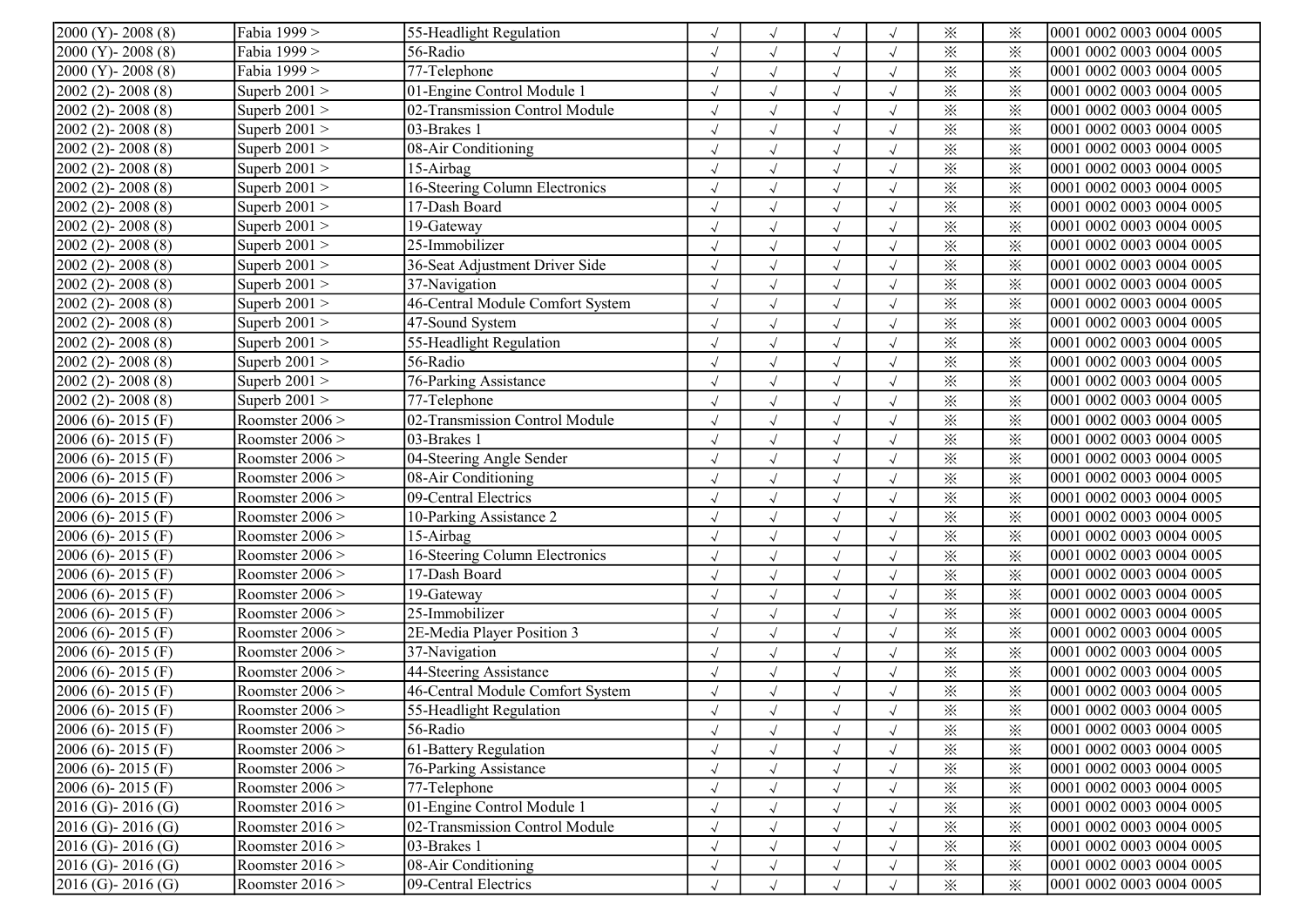| $\overline{2016}$ (G) - 2016 (G) | Roomster $2016$ > | 10-Parking Assistance 2            |            | $\sqrt{}$    | $\sqrt{ }$           |            | $\times$                | $\times$ | 0001 0002 0003 0004 0005 |
|----------------------------------|-------------------|------------------------------------|------------|--------------|----------------------|------------|-------------------------|----------|--------------------------|
| $2016$ (G)-2016 (G)              | Roomster $2016$ > | 13-Adaptive Cruise Control         |            | $\sqrt{ }$   | $\sqrt{ }$           | $\sqrt{}$  | $\times$                | $\times$ | 0001 0002 0003 0004 0005 |
| $2016$ (G)-2016 (G)              | Roomster $2016$ > | 15-Airbag                          | $\sqrt{ }$ | $\sqrt{ }$   | $\sqrt{ }$           | $\sqrt{ }$ | $\times$                | $\times$ | 0001 0002 0003 0004 0005 |
| $2016$ (G)-2016 (G)              | Roomster $2016$ > | 16-Steering Column Electronics     |            | $\sqrt{}$    | $\sqrt{ }$           |            | $\times$                | $\times$ | 0001 0002 0003 0004 0005 |
| 2016 (G)-2016 (G)                | Roomster $2016$ > | 17-Dash Board                      |            | $\sqrt{}$    | $\sqrt{ }$           |            | $\times$                | $\times$ | 0001 0002 0003 0004 0005 |
| 2016 (G)-2016 (G)                | Roomster $2016$ > | 18-Auxiliary Parking Heater        |            |              | $\sqrt{ }$           |            | $\times$                | $\times$ | 0001 0002 0003 0004 0005 |
| $2016$ (G)-2016 (G)              | Roomster $2016$ > | 19-Gateway                         |            | $\sqrt{ }$   | $\sqrt{ }$           | $\sqrt{ }$ | $\times$                | $\times$ | 0001 0002 0003 0004 0005 |
| $2016$ (G)-2016 (G)              | Roomster $2016$ > | 20-High Beam Assistance            | $\sqrt{ }$ | $\sqrt{ }$   | $\sqrt{ }$           | $\sqrt{ }$ | $\times$                | $\times$ | 0001 0002 0003 0004 0005 |
| $2016$ (G)-2016 (G)              | Roomster $2016$ > | 22-All Wheel Control               | $\sqrt{ }$ | $\sqrt{ }$   | $\sqrt{ }$           | $\sqrt{ }$ | $\times$                | $\times$ | 0001 0002 0003 0004 0005 |
| 2016 (G)-2016 (G)                | Roomster $2016$ > | 25-Immobilizer                     |            | $\sqrt{ }$   | $\sqrt{2}$           |            | $\times$                | $\times$ | 0001 0002 0003 0004 0005 |
| $2016$ (G)- $2016$ (G)           | Roomster $2016$ > | 2E-Media Player Position 3         |            | $\sqrt{ }$   | $\sqrt{ }$           |            | $\times$                | $\times$ | 0001 0002 0003 0004 0005 |
| $2016$ (G) - $2016$ (G)          | Roomster $2016$ > | 3D-Special Function                |            | $\sqrt{ }$   | $\sqrt{ }$           |            | $\times$                | $\times$ | 0001 0002 0003 0004 0005 |
| $2016$ (G)- $2016$ (G)           | Roomster $2016$ > | 42-Door Electronics Driver Side    |            |              | $\sqrt{ }$           |            | $\times$                | $\times$ | 0001 0002 0003 0004 0005 |
| $2016$ (G)-2016 (G)              | Roomster $2016$ > | 44-Steering Assistance             |            | $\sqrt{}$    | $\sqrt{ }$           |            | $\times$                | $\times$ | 0001 0002 0003 0004 0005 |
| $2016$ (G)-2016 (G)              | Roomster $2016$ > | 46-Central Module Comfort System   | $\sqrt{ }$ | $\sqrt{ }$   | $\sqrt{ }$           | $\sqrt{}$  | $\times$                | $\times$ | 0001 0002 0003 0004 0005 |
| $2016$ (G)-2016 (G)              | Roomster $2016$ > | 52-Door Electronics Passenger Side | $\sqrt{ }$ | $\sqrt{}$    | $\sqrt{ }$           | $\sqrt{}$  | $\times$                | $\times$ | 0001 0002 0003 0004 0005 |
| $2016$ (G) - $2016$ (G)          | Roomster $2016$ > | 55-Headlight Regulation            |            | $\checkmark$ | $\sqrt{ }$           |            | $\times$                | $\times$ | 0001 0002 0003 0004 0005 |
| 2016 (G)-2016 (G)                | Roomster $2016$ > | 56-Radio                           |            | $\sqrt{ }$   | $\sqrt{ }$           |            | $\times$                | $\times$ | 0001 0002 0003 0004 0005 |
| $2016$ (G)-2016 (G)              | Roomster $2016$ > | 5F-Information Control Unit 1      |            | $\sqrt{ }$   | $\sqrt{ }$           | $\sqrt{ }$ | $\times$                | $\times$ | 0001 0002 0003 0004 0005 |
| $2016$ (G)-2016 (G)              | Roomster $2016$ > | 61-Battery Regulation              | $\sqrt{}$  | $\sqrt{ }$   | $\sqrt{ }$           | $\sqrt{ }$ | $\times$                | $\times$ | 0001 0002 0003 0004 0005 |
| 2016 (G)-2016 (G)                | Roomster $2016$ > | 69-Trailer Function                |            | $\sqrt{ }$   | $\sqrt{}$            | $\sqrt{ }$ | $\times$                | $\times$ | 0001 0002 0003 0004 0005 |
| $2016$ (G)-2016 (G)              | Roomster $2016$ > | 77-Telephone                       |            | $\sqrt{ }$   | $\sqrt{ }$           | $\sqrt{}$  | $\overline{\mathbb{X}}$ | $\times$ | 0001 0002 0003 0004 0005 |
| 2004 (4)-2013 (D)                | Octavia $2004 >$  | 01-Engine Control Module 1         |            | $\sqrt{ }$   | $\sqrt{ }$           | $\sqrt{ }$ | $\overline{\mathbf{x}}$ | $\times$ | 0001 0002 0003 0004 0005 |
| 2004 (4)-2013 (D)                | Octavia $2004 >$  | 02-Transmission Control Module     |            | $\sqrt{ }$   | $\sqrt{ }$           |            | $\times$                | $\times$ | 0001 0002 0003 0004 0005 |
| 2004 (4)-2013 (D)                | Octavia $2004 >$  | 03-Brakes 1                        |            |              | $\sqrt{ }$           |            | $\times$                | $\times$ | 0001 0002 0003 0004 0005 |
| 2004 (4)-2013 (D)                | Octavia $2004 >$  | 05-Kessy                           |            | $\sqrt{}$    | $\sqrt{ }$           | $\sqrt{ }$ | $\overline{\varkappa}$  | $\times$ | 0001 0002 0003 0004 0005 |
| $2004(4) - 2013(D)$              | Octavia $2004 >$  | 06-Seat Adjustment Passenger Side  |            | $\sqrt{ }$   | $\sqrt{ }$           | $\sqrt{ }$ | $\times$                | $\times$ | 0001 0002 0003 0004 0005 |
| $2004(4) - 2013(D)$              | Octavia $2004 >$  | 08-Air Conditioning                |            | $\sqrt{ }$   | $\sqrt{\phantom{a}}$ | $\sqrt{}$  | $\times$                | $\times$ | 0001 0002 0003 0004 0005 |
| 2004 (4)-2013 (D)                | Octavia $2004 >$  | 09-Central Electrics               |            | $\checkmark$ | $\sqrt{ }$           | $\sqrt{}$  | $\times$                | $\times$ | 0001 0002 0003 0004 0005 |
| $2004(4) - 2013(D)$              | Octavia $2004 >$  | 15-Airbag                          |            | $\sqrt{}$    | $\sqrt{ }$           |            | $\times$                | $\times$ | 0001 0002 0003 0004 0005 |
| $2004(4) - 2013(D)$              | Octavia $2004 >$  | 16-Steering Column Electronics     |            |              | $\sqrt{ }$           |            | $\times$                | $\times$ | 0001 0002 0003 0004 0005 |
| $2004(4) - 2013(D)$              | Octavia $2004 >$  | 17-Dash Board                      |            | $\sqrt{ }$   | $\sqrt{ }$           | $\sqrt{ }$ | $\times$                | $\times$ | 0001 0002 0003 0004 0005 |
| $2004(4) - 2013(D)$              | Octavia $2004 >$  | 18-Auxiliary Parking Heater        | $\sqrt{ }$ | $\sqrt{ }$   | $\sqrt{ }$           | $\sqrt{ }$ | $\times$                | $\times$ | 0001 0002 0003 0004 0005 |
| $2004(4) - 2013(D)$              | Octavia $2004 >$  | 19-Gateway                         | $\sqrt{ }$ | $\sqrt{ }$   | $\sqrt{ }$           | $\sqrt{ }$ | $\times$                | $\times$ | 0001 0002 0003 0004 0005 |
| $2004(4) - 2013(D)$              | Octavia $2004 >$  | 22-All Wheel Control               |            | $\sqrt{ }$   | $\sqrt{ }$           |            | $\times$                | $\times$ | 0001 0002 0003 0004 0005 |
| $2004(4) - 2013(D)$              | Octavia $2004 >$  | 25-Immobilizer                     |            | $\sqrt{ }$   | $\sqrt{ }$           |            | $\times$                | ⋇        | 0001 0002 0003 0004 0005 |
| $2004(4) - 2013(D)$              | Octavia $2004 >$  | 2B-Steering Column Locking         |            | $\sqrt{ }$   | $\sqrt{ }$           |            | $\times$                | ⋇        | 0001 0002 0003 0004 0005 |
| $2004(4) - 2013(D)$              | Octavia $2004 >$  | 2E-Media Player Position 3         |            |              | $\sqrt{ }$           |            | $\times$                | $\times$ | 0001 0002 0003 0004 0005 |
| $2004(4) - 2013(D)$              | Octavia $2004 >$  | 36-Seat Adjustment Driver Side     |            | $\sqrt{ }$   | $\sqrt{ }$           | $\sqrt{ }$ | $\times$                | $\times$ | 0001 0002 0003 0004 0005 |
| $2004(4) - 2013(D)$              | Octavia $2004 >$  | 37-Navigation                      |            | $\sqrt{ }$   | $\sqrt{ }$           | $\sqrt{}$  | $\times$                | $\times$ | 0001 0002 0003 0004 0005 |
| $2004(4) - 2013(D)$              | Octavia $2004 >$  | 42-Door Electronics Driver Side    |            |              | $\sqrt{ }$           |            | $\times$                | $\times$ | 0001 0002 0003 0004 0005 |
| $2004(4) - 2013(D)$              | Octavia $2004 >$  | 44-Steering Assistance             |            |              | $\sqrt{ }$           |            | $\times$                | $\times$ | 0001 0002 0003 0004 0005 |
| $2004(4) - 2013(D)$              | Octavia $2004 >$  | 46-Central Module Comfort System   |            |              | $\sqrt{ }$           |            | $\times$                | ⋇        | 0001 0002 0003 0004 0005 |
| $2004(4) - 2013(D)$              | Octavia $2004 >$  | 47-Sound System                    |            |              | $\sqrt{ }$           |            | $\times$                | $\times$ | 0001 0002 0003 0004 0005 |
| $2004(4) - 2013(D)$              | Octavia $2004 >$  | 4F-Central Electrics 2             | $\sqrt{2}$ | $\sqrt{}$    | $\sqrt{ }$           | $\sqrt{ }$ | $\times$                | $\times$ | 0001 0002 0003 0004 0005 |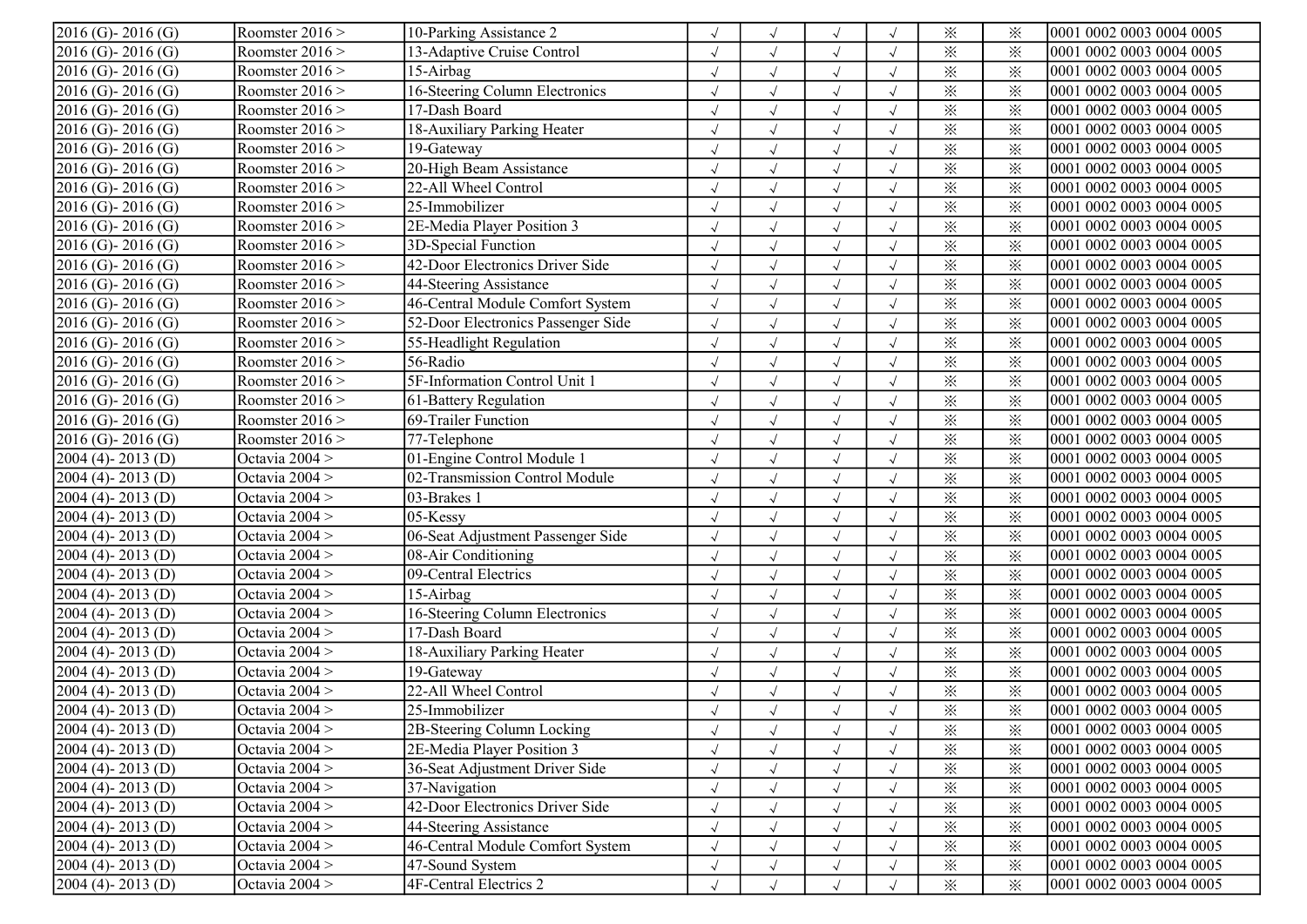| $2004(4) - 2013(D)$     | Octavia 2004 >                               | 52-Door Electronics Passenger Side |            |              | $\sqrt{ }$           |            | $\times$       | ⋇               | 0001 0002 0003 0004 0005 |
|-------------------------|----------------------------------------------|------------------------------------|------------|--------------|----------------------|------------|----------------|-----------------|--------------------------|
| $2004(4) - 2013(D)$     | Octavia 2004 >                               | 55-Headlight Regulation            |            |              | $\sqrt{ }$           |            | $\times$       | $\times$        | 0001 0002 0003 0004 0005 |
| $2004(4) - 2013(D)$     | Octavia 2004 >                               | 5F-Information Control Unit 1      |            | $\sqrt{ }$   | $\sqrt{ }$           | $\sqrt{}$  | $\times$       | $\times$        | 0001 0002 0003 0004 0005 |
| $2004(4) - 2013(D)$     | Octavia 2004 >                               | 61-Battery Regulation              |            | $\sqrt{ }$   | $\sqrt{ }$           | $\sqrt{}$  | $\times$       | $\times$        | 0001 0002 0003 0004 0005 |
| $2004(4) - 2013(D)$     | Octavia 2004 >                               | 62-Door Electronics Rear Left      |            | $\sqrt{ }$   | $\sqrt{ }$           | $\sqrt{}$  | $\times$       | $\times$        | 0001 0002 0003 0004 0005 |
| $2004(4) - 2013(D)$     | Octavia 2004 >                               | 69-Trailer Function                |            | $\sqrt{ }$   | $\sqrt{ }$           |            | $\times$       | $\times$        | 0001 0002 0003 0004 0005 |
| $2004(4) - 2013(D)$     | Octavia 2004 >                               | 72-Door Electronics Rear Right     |            |              | $\sqrt{ }$           |            | ⋇              | $\times$        | 0001 0002 0003 0004 0005 |
| $2004(4) - 2013(D)$     | Octavia 2004 >                               | 75-Telematics Communication Unit   |            | $\checkmark$ | $\sqrt{ }$           | $\sqrt{}$  | $\times$       | $\times$        | 0001 0002 0003 0004 0005 |
| $2004(4) - 2013(D)$     | Octavia 2004 >                               | 76-Parking Assistance              | $\sqrt{}$  | $\sqrt{ }$   | $\sqrt{ }$           | $\sqrt{}$  | $\times$       | $\times$        | 0001 0002 0003 0004 0005 |
| $2004(4) - 2013(D)$     | Octavia 2004 >                               | 77-Telephone                       |            | $\sqrt{ }$   | $\sqrt{\phantom{a}}$ | $\sqrt{ }$ | $\dot{\times}$ | $\times$        | 0001 0002 0003 0004 0005 |
| 2004 (4)-2013 (D)       | Octavia 2004 >                               | 7D-Auxiliary Heater                | $\sqrt{2}$ | $\sqrt{2}$   | $\sqrt{2}$           | $\sqrt{2}$ | $\times$       | $\times$        | 0001 0002 0003 0004 0005 |
| All model years         | Remaining vehicles for<br>immobilizer online | 01-Engine Control Module 1         |            | $\sqrt{ }$   | $\sqrt{ }$           | $\sqrt{}$  | ⋇              | ⋇               | 0001 0002 0003 0004 0005 |
| All model years         | Remaining vehicles for<br>immobilizer online | 02-Transmission Control Module     |            | $\sqrt{ }$   | $\sqrt{\phantom{a}}$ | $\sqrt{2}$ | $\times$       | ⋇               | 0001 0002 0003 0004 0005 |
| All model years         | Remaining vehicles for<br>immobilizer online | 03-Brakes 1                        |            | $\sqrt{ }$   | $\sqrt{ }$           | $\sqrt{2}$ | ⋇              | ⋇               | 0001 0002 0003 0004 0005 |
| All model years         | Remaining vehicles for<br>immobilizer online | 08-Air Conditioning                |            | $\sqrt{ }$   | $\sqrt{\phantom{a}}$ | $\sqrt{}$  | $\times$       | ⋇               | 0001 0002 0003 0004 0005 |
| All model years         | Remaining vehicles for<br>immobilizer online | 15-Airbag                          |            | $\sqrt{ }$   | $\sqrt{\phantom{a}}$ | $\sqrt{ }$ | $\times$       | $\times$        | 0001 0002 0003 0004 0005 |
| All model years         | Remaining vehicles for<br>immobilizer online | 17-Dash Board                      |            | $\sqrt{}$    | $\sqrt{\phantom{a}}$ | $\sqrt{ }$ | $\times$       | $\times$        | 0001 0002 0003 0004 0005 |
| All model years         | Remaining vehicles for<br>immobilizer online | 25-Immobilizer                     | $\sqrt{ }$ | $\sqrt{}$    | $\sqrt{\phantom{a}}$ | $\sqrt{ }$ | ⋇              | $\times$        | 0001 0002 0003 0004 0005 |
| All model years         | Remaining vehicles for<br>immobilizer online | 35-Central Locking Control Module  | $\sqrt{ }$ | $\sqrt{ }$   | $\sqrt{ }$           | $\sqrt{ }$ | ⋇              | $\times$        | 0001 0002 0003 0004 0005 |
| All model years         | Remaining vehicles for<br>immobilizer online | 56-Radio                           | $\sqrt{}$  | $\sqrt{ }$   | $\sqrt{ }$           | $\sqrt{}$  | ⋇              | $\times$        | 0001 0002 0003 0004 0005 |
| $2007(7) - 2015(F)$     | Fabia 2007 >                                 | 02-Transmission Control Module     | $\sqrt{}$  | $\sqrt{ }$   | $\sqrt{ }$           | $\sqrt{ }$ | $\times$       | $\times$        | 0001 0002 0003 0004 0005 |
| 2007 (7)-2015 (F)       | Fabia 2007 >                                 | 03-Brakes 1                        | $\sqrt{}$  | $\sqrt{ }$   | $\sqrt{ }$           | $\sqrt{2}$ | $\times$       | $\times$        | 0001 0002 0003 0004 0005 |
| $2007(7) - 2015(F)$     | Fabia 2007 >                                 | 04-Steering Angle Sender           |            | $\checkmark$ | $\sqrt{ }$           |            | $\times$       | $\times$        | 0001 0002 0003 0004 0005 |
| $2007(7) - 2015(F)$     | Fabia 2007 >                                 | 08-Air Conditioning                |            |              | $\sqrt{\phantom{a}}$ |            | $\times$       | $\times$        | 0001 0002 0003 0004 0005 |
| $2007 (7) - 2015 (F)$   | Fabia 2007 >                                 | 09-Central Electrics               |            |              | $\sqrt{ }$           |            | $\times$       | $\times$        | 0001 0002 0003 0004 0005 |
| $2007(7) - 2015(F)$     | Fabia 2007 >                                 | 10-Parking Assistance 2            |            |              | $\sqrt{\phantom{a}}$ | $\sqrt{}$  | $\times$       | $\times$        | 0001 0002 0003 0004 0005 |
| $2007(7) - 2015(F)$     | Fabia 2007 >                                 | 15-Airbag                          |            | $\sqrt{ }$   | $\sqrt{\phantom{a}}$ | $\sqrt{2}$ | $\times$       | $\times$        | 0001 0002 0003 0004 0005 |
| $2007 (7) - 2015 (F)$   | Fabia 2007 >                                 | 16-Steering Column Electronics     | $\cdot$    | $\cdot$      | $\sqrt{\phantom{a}}$ | $\sqrt{ }$ | $\times$       | -≫<br>$\lambda$ | 0001 0002 0003 0004 0005 |
| $2007(7) - 2015(F)$     | Fabia 2007 >                                 | 17-Dash Board                      |            |              |                      |            | $\times$       | ⋇               | 0001 0002 0003 0004 0005 |
| $[2007 (7) - 2015 (F)]$ | Fabia 2007 >                                 | 19-Gateway                         |            |              |                      |            | $\times$       | ⋇               | 0001 0002 0003 0004 0005 |
| $2007 (7) - 2015 (F)$   | Fabia 2007 >                                 | 25-Immobilizer                     |            |              | $\sqrt{ }$           |            | $\times$       | $\times$        | 0001 0002 0003 0004 0005 |
| $2007 (7) - 2015 (F)$   | Fabia 2007 >                                 | 2E-Media Player Position 3         |            |              | $\sqrt{ }$           |            | $\times$       | ⋇               | 0001 0002 0003 0004 0005 |
| $2007 (7) - 2015 (F)$   | Fabia 2007 >                                 | 37-Navigation                      |            |              | $\sqrt{ }$           |            | $\times$       | $\times$        | 0001 0002 0003 0004 0005 |
| $2007 (7) - 2015 (F)$   | Fabia 2007 >                                 | 44-Steering Assistance             |            |              | $\sqrt{ }$           |            | $\times$       | ⋇               | 0001 0002 0003 0004 0005 |
| $2007 (7) - 2015 (F)$   | Fabia 2007 >                                 | 46-Central Module Comfort System   |            |              | $\sqrt{2}$           |            | $\times$       | $\times$        | 0001 0002 0003 0004 0005 |
| $2007 (7) - 2015 (F)$   | Fabia 2007 >                                 | 55-Headlight Regulation            |            |              | $\sqrt{ }$           |            | $\times$       | $\times$        | 0001 0002 0003 0004 0005 |
| $[2007 (7) - 2015 (F)]$ | Fabia 2007 >                                 | 56-Radio                           |            |              |                      |            | $\times$       | ⋇               | 0001 0002 0003 0004 0005 |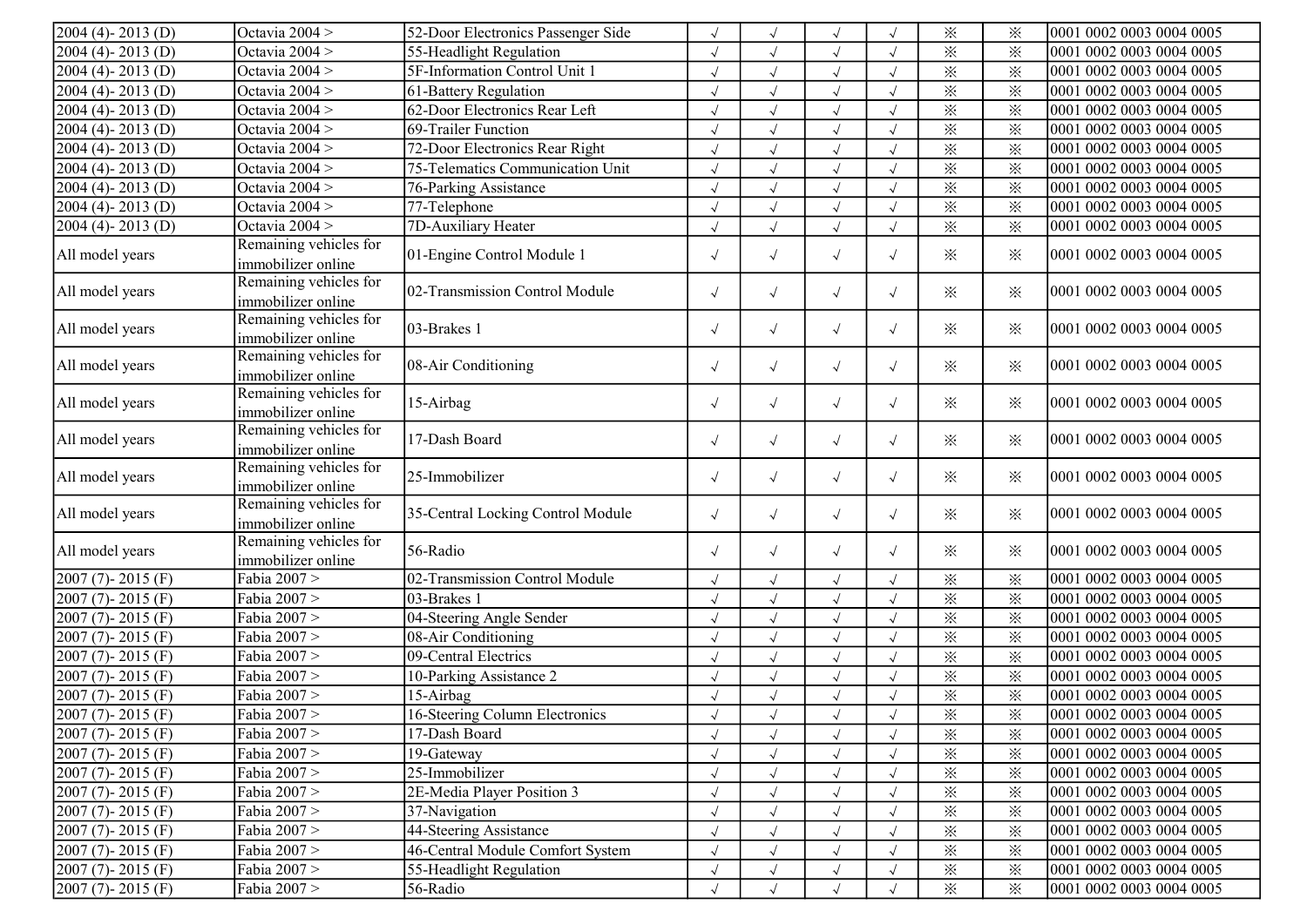| $2007 (7) - 2015 (F)$   | Fabia 2007 >    | 61-Battery Regulation              |            | $\sqrt{ }$           | $\sqrt{ }$   | $\sqrt{}$  | $\times$                | ⋇        | 0001 0002 0003 0004 0005 |
|-------------------------|-----------------|------------------------------------|------------|----------------------|--------------|------------|-------------------------|----------|--------------------------|
| $2007(7) - 2015(F)$     | Fabia 2007 >    | 76-Parking Assistance              | $\sqrt{}$  | $\sqrt{ }$           | $\sqrt{ }$   | $\sqrt{}$  | $\times$                | $\times$ | 0001 0002 0003 0004 0005 |
| $2007 (7) - 2015 (F)$   | Fabia 2007 >    | 77-Telephone                       | $\sqrt{ }$ | $\checkmark$         | $\sqrt{ }$   | $\sqrt{}$  | $\times$                | $\times$ | 0001 0002 0003 0004 0005 |
| $2015$ (F) - 2016 (G)   | Fabia 2015 >    | 01-Engine Control Module 1         |            | $\checkmark$         | $\sqrt{ }$   |            | $\times$                | ⋇        | 0001 0002 0003 0004 0005 |
| $2015$ (F) - 2016 (G)   | Fabia 2015 >    | 02-Transmission Control Module     |            | $\sqrt{\phantom{a}}$ | $\sqrt{ }$   | $\sqrt{}$  | $\times$                | $\times$ | 0001 0002 0003 0004 0005 |
| $2015$ (F) - 2016 (G)   | Fabia 2015 >    | 03-Brakes 1                        |            | $\sqrt{ }$           | $\sqrt{ }$   | $\sqrt{ }$ | $\times$                | $\times$ | 0001 0002 0003 0004 0005 |
| $2015$ (F) - 2016 (G)   | Fabia 2015 >    | 08-Air Conditioning                | $\sqrt{ }$ | $\sqrt{ }$           | $\sqrt{ }$   | $\sqrt{}$  | $\times$                | ⋇        | 0001 0002 0003 0004 0005 |
| $2015$ (F) - 2016 (G)   | Fabia 2015 >    | 09-Central Electrics               |            | $\sqrt{ }$           | $\sqrt{ }$   | $\sqrt{}$  | $\times$                | $\times$ | 0001 0002 0003 0004 0005 |
| $2015$ (F) - 2016 (G)   | Fabia 2015 >    | 13-Adaptive Cruise Control         | $\cdot$ l  | $\sqrt{ }$           | $\sqrt{ }$   | $\sqrt{ }$ | ⋇                       | ⋇        | 0001 0002 0003 0004 0005 |
| $2015$ (F) - 2016 (G)   | Fabia 2015 >    | 15-Airbag                          |            | $\checkmark$         | $\checkmark$ |            | $\times$                | ⋇        | 0001 0002 0003 0004 0005 |
| $2015$ (F) - 2016 (G)   | Fabia 2015 >    | 16-Steering Column Electronics     |            | $\sqrt{ }$           | $\sqrt{ }$   |            | $\times$                | $\times$ | 0001 0002 0003 0004 0005 |
| $2015$ (F) - 2016 (G)   | Fabia 2015 >    | 17-Dash Board                      |            |                      | $\sqrt{ }$   | $\sqrt{ }$ | $\times$                | $\times$ | 0001 0002 0003 0004 0005 |
| $2015$ (F) - 2016 (G)   | Fabia 2015 >    | 19-Gateway                         | $\sqrt{ }$ | $\sqrt{ }$           | $\sqrt{ }$   | $\sqrt{ }$ | $\times$                | $\times$ | 0001 0002 0003 0004 0005 |
| $2015$ (F) - 2016 (G)   | Fabia 2015 >    | 2B-Steering Column Locking         | $\sqrt{ }$ | $\sqrt{ }$           | $\sqrt{ }$   | $\sqrt{}$  | $\times$                | ⋇        | 0001 0002 0003 0004 0005 |
| $2015$ (F) - 2016 (G)   | Fabia 2015 >    | 44-Steering Assistance             | $\sqrt{ }$ | $\sqrt{ }$           | $\sqrt{ }$   | $\sqrt{ }$ | $\times$                | $\times$ | 0001 0002 0003 0004 0005 |
| $2015$ (F) - 2016 (G)   | Fabia 2015 >    | 5F-Information Control Unit 1      |            | $\sqrt{ }$           | $\sqrt{ }$   | $\sqrt{ }$ | $\times$                | $\times$ | 0001 0002 0003 0004 0005 |
| $2015$ (F) - 2016 (G)   | Fabia 2015 >    | 69-Trailer Function                |            | $\sqrt{ }$           | $\sqrt{ }$   |            | $\times$                | $\times$ | 0001 0002 0003 0004 0005 |
| $2015$ (F) - 2016 (G)   | Fabia 2015 >    | 75-Telematics Communication Unit   |            | $\sqrt{ }$           | $\sqrt{ }$   |            | ⋇                       | $\times$ | 0001 0002 0003 0004 0005 |
| $2015$ (F) - 2016 (G)   | Fabia 2015 >    | 76-Parking Assistance              | $\sqrt{ }$ | $\sqrt{ }$           | $\sqrt{ }$   | $\sqrt{}$  | $\times$                | $\times$ | 0001 0002 0003 0004 0005 |
| $2009(9) - 2015(F)$     | Superb $2008$ > | 01-Engine Control Module 1         | $\sqrt{ }$ | $\sqrt{ }$           | $\sqrt{ }$   | $\sqrt{}$  | $\times$                | $\times$ | 0001 0002 0003 0004 0005 |
| $2009(9) - 2015(F)$     | Superb $2008$ > | 02-Transmission Control Module     | $\cdot$ l  | $\sqrt{ }$           | $\sqrt{ }$   | $\sqrt{ }$ | ⋇                       | ⋇        | 0001 0002 0003 0004 0005 |
| $2009(9) - 2015(F)$     | Superb $2008$ > | 03-Brakes 1                        |            | $\sqrt{ }$           | $\sqrt{ }$   | $\sqrt{}$  | ⋇                       | $\times$ | 0001 0002 0003 0004 0005 |
| $2009(9) - 2015(F)$     | Superb $2008$ > | 05-Kessy                           |            | $\checkmark$         | $\checkmark$ | $\sqrt{}$  | $\times$                | ⋇        | 0001 0002 0003 0004 0005 |
| $2009(9) - 2015(F)$     | Superb $2008$ > | 08-Air Conditioning                |            |                      | $\sqrt{ }$   |            | ⋇                       | $\times$ | 0001 0002 0003 0004 0005 |
| $2009(9) - 2015(F)$     | Superb $2008$ > | 09-Central Electrics               |            | $\sqrt{ }$           | $\sqrt{ }$   | $\sqrt{2}$ | $\times$                | $\times$ | 0001 0002 0003 0004 0005 |
| $2009(9) - 2015(F)$     | Superb $2008$ > | 10-Parking Assistance 2            |            | $\sqrt{ }$           | $\sqrt{ }$   | $\sqrt{}$  | $\overline{\mathbf{x}}$ | $\times$ | 0001 0002 0003 0004 0005 |
| 2009 (9)-2015 (F)       | Superb $2008$ > | 15-Airbag                          |            | $\sqrt{ }$           | $\sqrt{ }$   | $\sqrt{}$  | $\times$                | ⋇        | 0001 0002 0003 0004 0005 |
| $2009(9) - 2015(F)$     | Superb $2008$ > | 16-Steering Column Electronics     |            | $\sqrt{ }$           | $\sqrt{ }$   | $\sqrt{}$  | $\times$                | $\times$ | 0001 0002 0003 0004 0005 |
| $2009(9) - 2015(F)$     | Superb $2008$ > | 17-Dash Board                      |            | $\sqrt{ }$           | $\sqrt{ }$   |            | $\times$                | ⋇        | 0001 0002 0003 0004 0005 |
| $2009(9) - 2015(F)$     | Superb $2008$ > | 18-Auxiliary Parking Heater        |            |                      | $\sqrt{ }$   |            | $\times$                | ⋇        | 0001 0002 0003 0004 0005 |
| $2009(9) - 2015(F)$     | Superb $2008$ > | 19-Gateway                         | $\sqrt{ }$ | $\sqrt{ }$           | $\sqrt{ }$   | $\sqrt{}$  | $\times$                | ⋇        | 0001 0002 0003 0004 0005 |
| $2009(9) - 2015(F)$     | Superb $2008$ > | 22-All Wheel Control               | $\sqrt{ }$ | $\sqrt{ }$           | $\sqrt{ }$   | $\sqrt{}$  | $\times$                | $\times$ | 0001 0002 0003 0004 0005 |
| $2009(9) - 2015(F)$     | Superb $2008$ > | 25-Immobilizer                     | $\sqrt{ }$ | $\sqrt{ }$           | $\sqrt{ }$   | $\sqrt{}$  | $\times$                | ⋇        | 0001 0002 0003 0004 0005 |
| $[2009 (9) - 2015 (F)]$ | Superb $2008$ > | 2B-Steering Column Locking         |            | $\sqrt{ }$           | $\sqrt{ }$   | $\sqrt{ }$ | ⋇                       | $\times$ | 0001 0002 0003 0004 0005 |
| $2009(9) - 2015(F)$     | Superb $2008$ > | 2E-Media Player Position 3         |            |                      | $\sqrt{ }$   |            | $\times$                | ⋇        | 0001 0002 0003 0004 0005 |
| $2009(9) - 2015(F)$     | Superb $2008$ > | 36-Seat Adjustment Driver Side     |            |                      |              |            | $\times$                | $\times$ | 0001 0002 0003 0004 0005 |
| $2009(9) - 2015(F)$     | Superb $2008$ > | 37-Navigation                      | $\sqrt{ }$ | $\sqrt{ }$           | $\sqrt{ }$   | $\sqrt{2}$ | $\times$                | $\times$ | 0001 0002 0003 0004 0005 |
| $[2009 (9) - 2015 (F)]$ | Superb $2008$ > | 44-Steering Assistance             |            |                      | $\sqrt{ }$   | $\sqrt{}$  | $\times$                | $\times$ | 0001 0002 0003 0004 0005 |
| $2009(9) - 2015(F)$     | Superb $2008$ > | 47-Sound System                    | $\sqrt{ }$ | $\sqrt{ }$           | $\sqrt{ }$   | $\sqrt{}$  | $\times$                | $\times$ | 0001 0002 0003 0004 0005 |
| $[2009 (9) - 2015 (F)]$ | Superb $2008$ > | 4F-Central Electrics 2             |            | $\sqrt{}$            | $\sqrt{ }$   | $\sqrt{}$  | $\times$                | $\times$ | 0001 0002 0003 0004 0005 |
| $2009(9) - 2015(F)$     | Superb $2008$ > | 52-Door Electronics Passenger Side |            |                      | $\sqrt{ }$   |            | $\times$                | $\times$ | 0001 0002 0003 0004 0005 |
| $2009(9) - 2015(F)$     | Superb $2008$ > | 55-Headlight Regulation            |            |                      | $\sqrt{ }$   |            | $\times$                | $\times$ | 0001 0002 0003 0004 0005 |
| $2009(9) - 2015(F)$     | Superb $2008$ > | 56-Radio                           |            | $\sqrt{ }$           | $\sqrt{ }$   |            | $\times$                | $\times$ | 0001 0002 0003 0004 0005 |
| $[2009 (9) - 2015 (F)]$ | Superb $2008$ > | 57-TV Tuner                        |            | $\sqrt{ }$           | $\sqrt{ }$   | $\sqrt{ }$ | $\times$                | $\times$ | 0001 0002 0003 0004 0005 |
| $2009(9) - 2015(F)$     | Superb $2008$ > | 61-Battery Regulation              | $\sqrt{ }$ | $\sqrt{ }$           | $\sqrt{ }$   | $\sqrt{}$  | $\times$                | $\times$ | 0001 0002 0003 0004 0005 |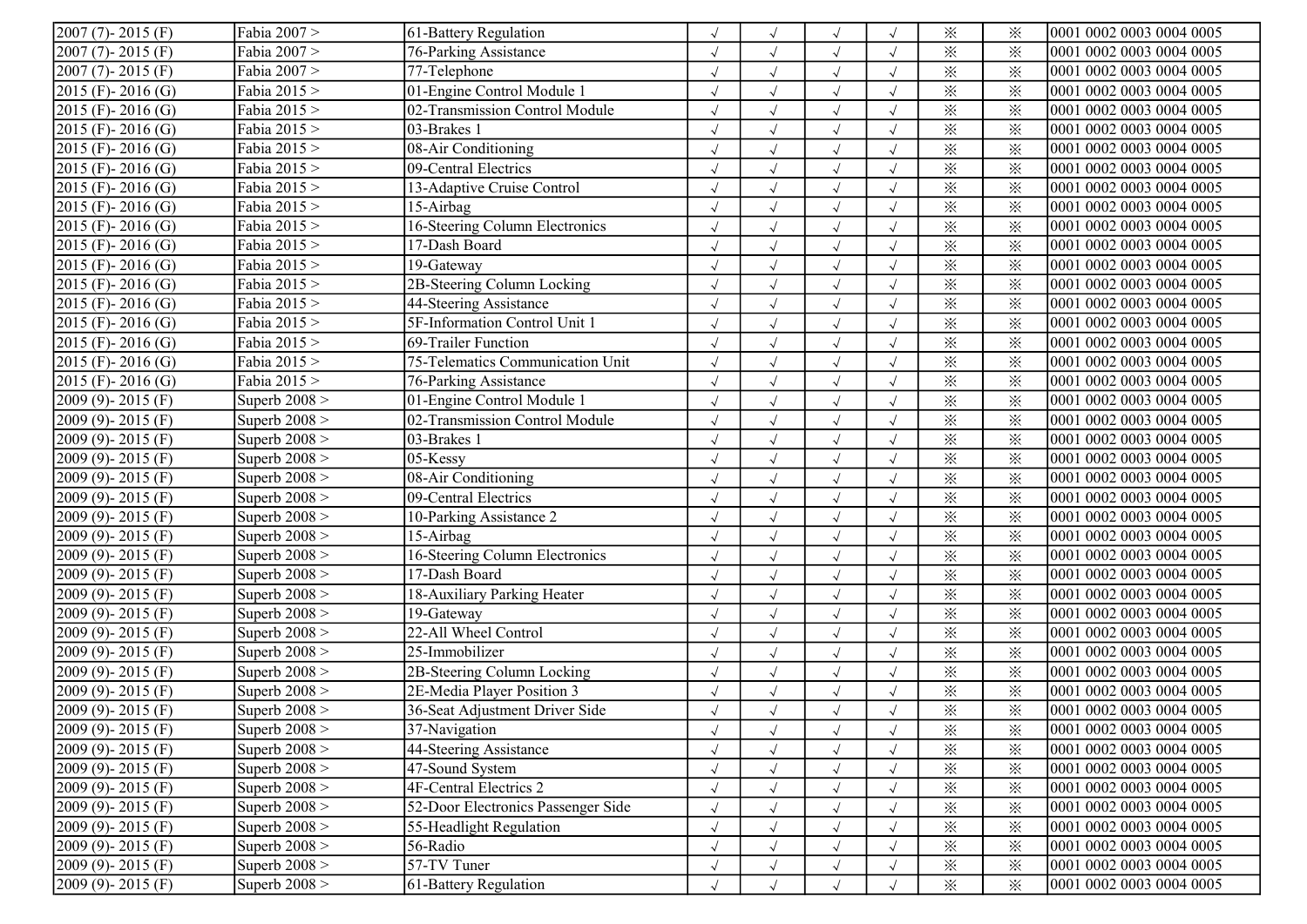| $2009(9) - 2015(F)$    | Superb $2008$ > | 62-Door Electronics Rear Left                 |            |              | $\sqrt{ }$           |            | $\times$ | ⋇        | 0001 0002 0003 0004 0005 |
|------------------------|-----------------|-----------------------------------------------|------------|--------------|----------------------|------------|----------|----------|--------------------------|
| $2009(9) - 2015(F)$    | Superb $2008$ > | 69-Trailer Function                           |            |              | $\sqrt{ }$           |            | $\times$ | ⋇        | 0001 0002 0003 0004 0005 |
| $2009(9) - 2015(F)$    | Superb $2008$ > | 6D-Deck Lid Control Unit                      | $\sqrt{}$  | $\sqrt{ }$   | $\sqrt{ }$           | $\sqrt{ }$ | $\times$ | ⋇        | 0001 0002 0003 0004 0005 |
| $2009(9) - 2015(F)$    | Superb $2008$ > | 72-Door Electronics Rear Right                |            | $\sqrt{ }$   | $\sqrt{ }$           | $\sqrt{ }$ | $\times$ | $\times$ | 0001 0002 0003 0004 0005 |
| $2009(9) - 2015(F)$    | Superb $2008$ > | 77-Telephone                                  |            | $\sqrt{ }$   | $\sqrt{ }$           | $\sqrt{}$  | $\times$ | $\times$ | 0001 0002 0003 0004 0005 |
| $2016$ (G)-2016 (G)    | Superb $2016$ > | 01-Engine Control Module 1                    |            | $\sqrt{ }$   | $\sqrt{ }$           | $\sqrt{ }$ | $\times$ | $\times$ | 0001 0002 0003 0004 0005 |
| $2016$ (G) - 2016 (G)  | Superb $2016$ > | 02-Transmission Control Module                |            | $\sqrt{}$    | $\sqrt{ }$           |            | $\times$ | $\times$ | 0001 0002 0003 0004 0005 |
| $2016$ (G) - 2016 (G)  | Superb $2016$ > | 03-Brakes 1                                   |            | $\sqrt{ }$   | $\sqrt{ }$           | $\sqrt{ }$ | $\times$ | $\times$ | 0001 0002 0003 0004 0005 |
| $2016$ (G) - 2016 (G)  | Superb $2016$ > | 08-Air Conditioning                           |            | $\sqrt{ }$   | $\sqrt{ }$           | $\sqrt{ }$ | $\times$ | $\times$ | 0001 0002 0003 0004 0005 |
| $2016$ (G) - 2016 (G)  | Superb $2016$ > | 09-Central Electrics                          |            | $\sqrt{}$    | $\sqrt{ }$           |            | $\times$ | $\times$ | 0001 0002 0003 0004 0005 |
| $2016$ (G) - 2016 (G)  | Superb $2016$ > | 14-Wheel Dampening Electronics                |            | $\sqrt{ }$   | $\sqrt{ }$           |            | $\times$ | $\times$ | 0001 0002 0003 0004 0005 |
| $2016$ (G) - 2016 (G)  | Superb $2016$ > | 15-Airbag                                     |            | $\sqrt{ }$   | $\sqrt{ }$           |            | $\times$ | $\times$ | 0001 0002 0003 0004 0005 |
| $2016$ (G) - 2016 (G)  | Superb $2016$ > | 16-Steering Column Electronics                |            |              | $\sqrt{ }$           |            | $\times$ | ⋇        | 0001 0002 0003 0004 0005 |
| $2016$ (G) - 2016 (G)  | Superb $2016$ > | 17-Dash Board                                 | $\sqrt{}$  | $\sqrt{ }$   | $\sqrt{ }$           |            | $\times$ | $\times$ | 0001 0002 0003 0004 0005 |
| $2016$ (G) - 2016 (G)  | Superb $2016$ > | 18-Auxiliary Parking Heater                   |            | $\sqrt{ }$   | $\sqrt{ }$           | $\sqrt{}$  | $\times$ | $\times$ | 0001 0002 0003 0004 0005 |
| $2016$ (G) - 2016 (G)  | Superb $2016$ > | 19-Gateway                                    | $\sqrt{}$  | $\sqrt{ }$   | $\sqrt{ }$           | $\sqrt{}$  | $\times$ | $\times$ | 0001 0002 0003 0004 0005 |
| $2016$ (G)-2016 (G)    | Superb $2016$ > | 20-High Beam Assistance                       |            | $\sqrt{ }$   | $\sqrt{ }$           |            | $\times$ | $\times$ | 0001 0002 0003 0004 0005 |
| $2016$ (G) - 2016 (G)  | Superb $2016$ > | 22-All Wheel Control                          |            | $\sqrt{ }$   | $\sqrt{ }$           | $\sqrt{ }$ | $\times$ | $\times$ | 0001 0002 0003 0004 0005 |
| $2016$ (G) - 2016 (G)  | Superb $2016$ > | 2B-Steering Column Locking                    |            | $\sqrt{ }$   | $\sqrt{ }$           |            | $\times$ | $\times$ | 0001 0002 0003 0004 0005 |
| $2016$ (G) - 2016 (G)  | Superb $2016$ > | 36-Seat Adjustment Driver Side                |            | $\sqrt{ }$   | $\sqrt{ }$           | $\sqrt{ }$ | $\times$ | $\times$ | 0001 0002 0003 0004 0005 |
| $2016$ (G) - 2016 (G)  | Superb $2016$ > | 3C-Lane Change Assistant                      | $\sqrt{ }$ | $\sqrt{ }$   | $\sqrt{ }$           | $\sqrt{ }$ | $\times$ | $\times$ | 0001 0002 0003 0004 0005 |
| $2016$ (G) - 2016 (G)  | Superb $2016$ > | 3D-Special Function                           | $\sqrt{ }$ | $\sqrt{ }$   | $\sqrt{ }$           | $\sqrt{ }$ | $\times$ | $\times$ | 0001 0002 0003 0004 0005 |
| $2016$ (G)-2016 (G)    | Superb $2016$ > | 42-Door Electronics Driver Side               | $\cdot$    | $\sqrt{ }$   | $\sqrt{ }$           | $\sqrt{}$  | $\times$ | $\times$ | 0001 0002 0003 0004 0005 |
| $2016$ (G) - 2016 (G)  | Superb $2016$ > | 44-Steering Assistance                        |            | $\sqrt{ }$   | $\sqrt{ }$           |            | $\times$ | $\times$ | 0001 0002 0003 0004 0005 |
| $2016$ (G) - 2016 (G)  | Superb $2016$ > | 47-Sound System                               |            | $\sqrt{ }$   | $\sqrt{ }$           |            | $\times$ | ፠        | 0001 0002 0003 0004 0005 |
| $2016$ (G) - 2016 (G)  | Superb $2016$ > | 4B-Multifunction Module                       |            | $\sqrt{ }$   | $\sqrt{ }$           |            | $\times$ | $\times$ | 0001 0002 0003 0004 0005 |
| $2016$ (G)- $2016$ (G) | Superb $2016$ > | 52-Door Electronics Passenger Side            |            | $\sqrt{ }$   | $\sqrt{ }$           | $\sqrt{ }$ | $\times$ | $\times$ | 0001 0002 0003 0004 0005 |
| $2016$ (G) - 2016 (G)  | Superb $2016$ > | 55-Headlight Regulation                       |            | $\sqrt{ }$   | $\sqrt{ }$           | $\sqrt{}$  | $\times$ | ⋇        | 0001 0002 0003 0004 0005 |
| $2016$ (G)-2016 (G)    | Superb $2016$ > | 5F-Information Control Unit 1                 | $\cdot$    | $\sqrt{ }$   | $\sqrt{ }$           | $\sqrt{}$  | $\times$ | $\times$ | 0001 0002 0003 0004 0005 |
| $2016$ (G)-2016 (G)    | Superb $2016$ > | 69-Trailer Function                           |            | $\checkmark$ | $\sqrt{ }$           | $\sqrt{ }$ | $\times$ | $\times$ | 0001 0002 0003 0004 0005 |
| $2016$ (G)-2016 (G)    | Superb $2016$ > | 6C-Camera System Rear View                    |            | $\sqrt{ }$   | $\sqrt{ }$           | $\sqrt{ }$ | $\times$ | $\times$ | 0001 0002 0003 0004 0005 |
| $2016$ (G) - 2016 (G)  | Superb $2016$ > | 6D-Deck Lid Control Unit                      |            |              | $\sqrt{ }$           |            | $\times$ | $\times$ | 0001 0002 0003 0004 0005 |
| $2016$ (G) - 2016 (G)  | Superb $2016$ > | 75-Telematics Communication Unit              | $\sqrt{ }$ | $\sqrt{ }$   | $\sqrt{ }$           | $\sqrt{ }$ | $\times$ | $\times$ | 0001 0002 0003 0004 0005 |
| $2016$ (G) - 2016 (G)  | Superb $2016$ > | 76-Parking Assistance                         | $\sqrt{ }$ | $\sqrt{ }$   | $\sqrt{ }$           | $\sqrt{ }$ | $\times$ | $\times$ | 0001 0002 0003 0004 0005 |
| $2016$ (G)-2016 (G)    | Superb $2016$ > | <b>A5-Front Sensors Driver Assistance Sys</b> |            |              | $\sqrt{ }$           |            | $\times$ | $\times$ | 0001 0002 0003 0004 0005 |
| $2016$ (G) - 2016 (G)  | Superb $2016$ > | <b>B7-Access Startsystem Interface</b>        |            |              |                      |            | $\times$ | $\times$ | 0001 0002 0003 0004 0005 |
| $2016$ (G) - 2016 (G)  | Superb $2016$ > | <b>BB-Door Electronics Rear Driver Side</b>   | $\sqrt{ }$ | $\sqrt{ }$   | $\sqrt{ }$           | $\sqrt{ }$ | $\times$ | ⋇        | 0001 0002 0003 0004 0005 |
| $2016$ (G) - 2016 (G)  | Superb $2016$ > | BC-Door Electronics Rear Passenger Sid        | $\sqrt{2}$ | $\sqrt{ }$   | $\sqrt{ }$           | $\sqrt{ }$ | $\times$ | $\times$ | 0001 0002 0003 0004 0005 |
| $2016$ (G) - 2016 (G)  | Superb $2016$ > | CA-Control Module For Sunroof                 |            | $\sqrt{ }$   | $\sqrt{ }$           | $\sqrt{ }$ | $\times$ | $\times$ | 0001 0002 0003 0004 0005 |
| $2010(A) - 2016(G)$    | Yeti 2010 >     | 01-Engine Control Module 1                    |            |              | $\sqrt{ }$           | $\sqrt{ }$ | $\times$ | $\times$ | 0001 0002 0003 0004 0005 |
| $2010(A) - 2016(G)$    | Yeti 2010 >     | 02-Transmission Control Module                |            | $\sqrt{ }$   | $\sqrt{ }$           | $\sqrt{ }$ | $\times$ | $\times$ | 0001 0002 0003 0004 0005 |
| $2010(A) - 2016(G)$    | Yeti 2010 >     | 03-Brakes 1                                   |            | $\sqrt{ }$   | $\sqrt{\phantom{a}}$ | $\sqrt{ }$ | $\times$ | $\times$ | 0001 0002 0003 0004 0005 |
| $2010(A) - 2016(G)$    | Yeti 2010 >     | $05$ -Kessy                                   |            | $\sqrt{ }$   | $\sqrt{\phantom{a}}$ | $\sqrt{ }$ | $\times$ | $\times$ | 0001 0002 0003 0004 0005 |
| $2010(A) - 2016(G)$    | Yeti 2010 >     | 06-Seat Adjustment Passenger Side             |            | $\sqrt{ }$   | $\sqrt{ }$           |            | $\times$ | $\times$ | 0001 0002 0003 0004 0005 |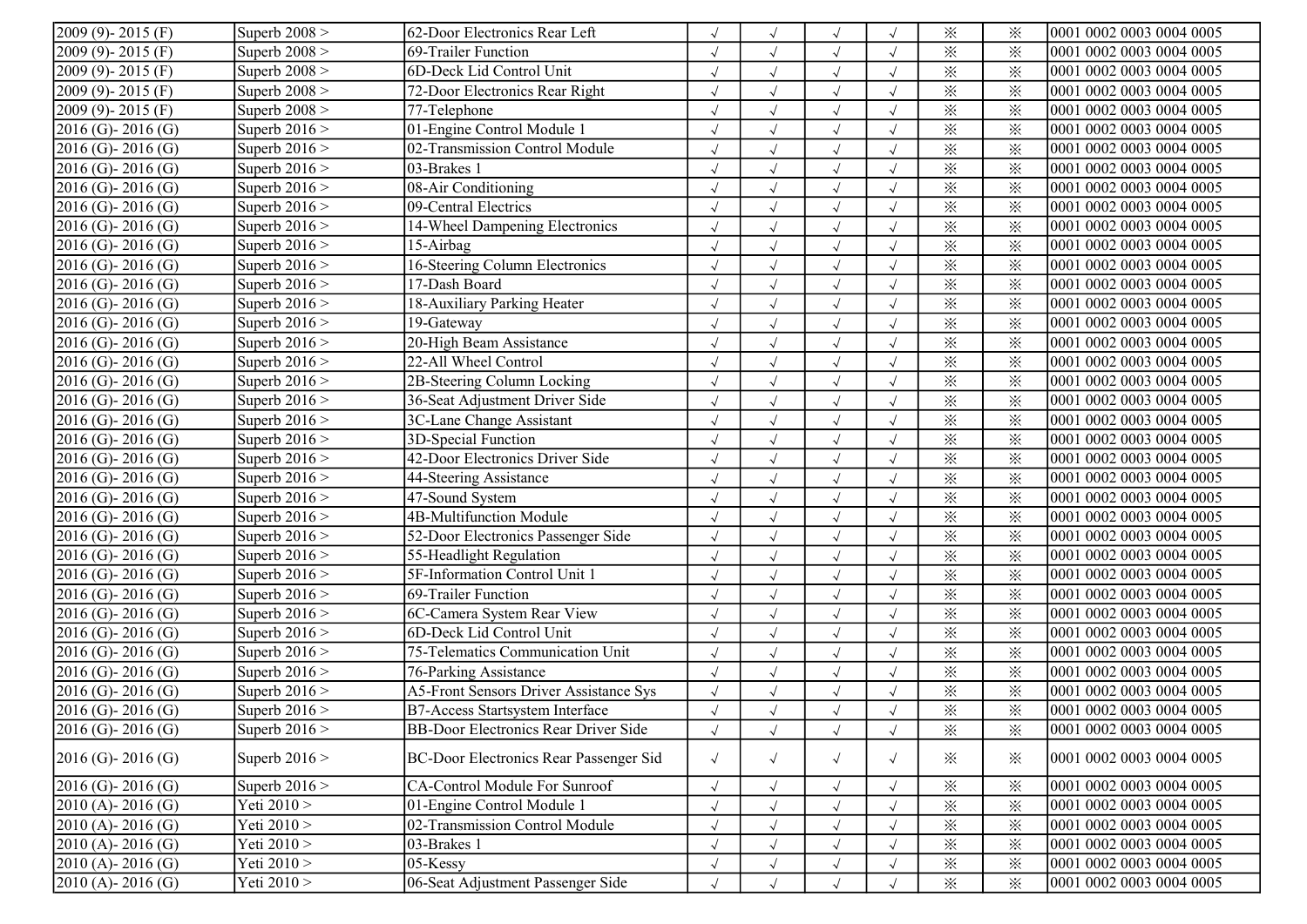| $2010(A) - 2016(G)$    | Yeti 2010 >                                      | 08-Air Conditioning                                    |            |            |                      |            | $\times$ | ፠               | 0001 0002 0003 0004 0005 |
|------------------------|--------------------------------------------------|--------------------------------------------------------|------------|------------|----------------------|------------|----------|-----------------|--------------------------|
| $2010(A) - 2016(G)$    | Yeti 2010 >                                      | 09-Central Electrics                                   |            |            | $\sqrt{ }$           | $\sqrt{ }$ | $\times$ | $\times$        | 0001 0002 0003 0004 0005 |
| $2010(A) - 2016(G)$    | Yeti 2010 >                                      | 15-Airbag                                              |            | $\sqrt{ }$ | $\sqrt{ }$           | $\sqrt{ }$ | $\times$ | $\times$        | 0001 0002 0003 0004 0005 |
| $2010(A) - 2016(G)$    | Yeti 2010 >                                      | 16-Steering Column Electronics                         | $\sqrt{}$  | $\sqrt{ }$ | $\sqrt{ }$           | $\sqrt{ }$ | $\times$ | $\times$        | 0001 0002 0003 0004 0005 |
| 2010 (A)-2016 (G)      | Yeti 2010 >                                      | 17-Dash Board                                          | $\sqrt{}$  | $\sqrt{ }$ | $\sqrt{ }$           | $\sqrt{ }$ | $\times$ | $\times$        | 0001 0002 0003 0004 0005 |
| $2010(A) - 2016(G)$    | Yeti 2010 >                                      | 18-Auxiliary Parking Heater                            |            | $\sqrt{ }$ | $\sqrt{ }$           | $\sqrt{}$  | $\times$ | $\times$        | 0001 0002 0003 0004 0005 |
| $2010(A) - 2016(G)$    | Yeti 2010 >                                      | 19-Gateway                                             |            |            |                      |            | $\times$ | $\ddot{\times}$ | 0001 0002 0003 0004 0005 |
| $2010(A) - 2016(G)$    | Yeti 2010 >                                      | 22-All Wheel Control                                   | $\sqrt{2}$ | $\sqrt{ }$ | $\sqrt{ }$           | $\sqrt{ }$ | $\times$ | $\times$        | 0001 0002 0003 0004 0005 |
| $2010(A) - 2016(G)$    | Yeti 2010 >                                      | 25-Immobilizer                                         | $\sqrt{}$  | $\sqrt{ }$ | $\sqrt{ }$           | $\sqrt{ }$ | $\times$ | $\times$        | 0001 0002 0003 0004 0005 |
| $2010(A) - 2016(G)$    | Yeti 2010 >                                      | 2B-Steering Column Locking                             | $\sqrt{}$  |            | $\sqrt{ }$           | $\sqrt{}$  | $\times$ | $\times$        | 0001 0002 0003 0004 0005 |
| 2010 (A)-2016 (G)      | Yeti 2010 >                                      | 2E-Media Player Position 3                             | $\sqrt{2}$ | $\sqrt{ }$ | $\sqrt{ }$           | $\sqrt{ }$ | $\times$ | $\times$        | 0001 0002 0003 0004 0005 |
| $2010(A) - 2016(G)$    | Yeti 2010 >                                      | 36-Seat Adjustment Driver Side                         |            | $\sqrt{ }$ | $\checkmark$         | $\sqrt{}$  | $\times$ | $\times$        | 0001 0002 0003 0004 0005 |
| $2010(A) - 2016(G)$    | Yeti 2010 >                                      | 37-Navigation                                          | $\sqrt{}$  |            | $\sqrt{ }$           | $\sqrt{}$  | $\times$ | $\times$        | 0001 0002 0003 0004 0005 |
| $2010(A) - 2016(G)$    | Yeti 2010 >                                      | 42-Door Electronics Driver Side                        |            |            | $\sqrt{ }$           | $\sqrt{ }$ | $\times$ | $\times$        | 0001 0002 0003 0004 0005 |
| $2010(A) - 2016(G)$    | Yeti 2010 >                                      | 44-Steering Assistance                                 | $\sqrt{ }$ | $\sqrt{ }$ | $\sqrt{ }$           | $\sqrt{}$  | $\times$ | $\times$        | 0001 0002 0003 0004 0005 |
| $2010(A) - 2016(G)$    | Yeti 2010 >                                      | 46-Central Module Comfort System                       | $\sqrt{}$  | $\sqrt{ }$ | $\sqrt{ }$           | $\sqrt{}$  | $\times$ | $\times$        | 0001 0002 0003 0004 0005 |
| 2010 (A)-2016 (G)      | Yeti 2010 >                                      | 47-Sound System                                        | $\sqrt{ }$ | $\sqrt{ }$ | $\sqrt{ }$           | $\sqrt{}$  | $\times$ | $\times$        | 0001 0002 0003 0004 0005 |
| $2010(A) - 2016(G)$    | Yeti 2010 >                                      | 4F-Central Electrics 2                                 | $\sqrt{ }$ | $\sqrt{ }$ | $\sqrt{ }$           | $\sqrt{}$  | $\times$ | $\times$        | 0001 0002 0003 0004 0005 |
| 2010 (A) - 2016 (G)    | Yeti 2010 >                                      | 52-Door Electronics Passenger Side                     | $\sqrt{}$  | $\sqrt{}$  | $\sqrt{ }$           | $\sqrt{}$  | $\times$ | $\times$        | 0001 0002 0003 0004 0005 |
| $2010(A) - 2016(G)$    | Yeti 2010 >                                      | 55-Headlight Regulation                                | $\sqrt{ }$ | $\sqrt{ }$ | $\sqrt{ }$           | $\sqrt{}$  | $\times$ | $\times$        | 0001 0002 0003 0004 0005 |
| $2010(A) - 2016(G)$    | Yeti 2010 >                                      | 5F-Information Control Unit 1                          | $\sqrt{2}$ | $\sqrt{ }$ | $\sqrt{ }$           | $\sqrt{ }$ | $\times$ | $\times$        | 0001 0002 0003 0004 0005 |
| $2010(A) - 2016(G)$    | Yeti 2010 >                                      | $\sqrt{61}$ -Battery Regulation                        | $\sqrt{2}$ | $\sqrt{ }$ | $\sqrt{ }$           | $\sqrt{ }$ | $\times$ | $\times$        | 0001 0002 0003 0004 0005 |
| $2010(A) - 2016(G)$    | Yeti 2010 >                                      | 62-Door Electronics Rear Left                          | $\sqrt{}$  | $\sqrt{ }$ | $\sqrt{ }$           | $\sqrt{ }$ | $\times$ | $\times$        | 0001 0002 0003 0004 0005 |
| 2010 (A)-2016 (G)      | Yeti 2010 >                                      | 69-Trailer Function                                    |            | $\sqrt{ }$ | $\sqrt{ }$           | $\sqrt{}$  | $\times$ | $\times$        | 0001 0002 0003 0004 0005 |
| $2010(A) - 2016(G)$    | Yeti 2010 >                                      | 72-Door Electronics Rear Right                         | $\sqrt{}$  | $\sqrt{}$  | $\sqrt{ }$           | $\sqrt{}$  | $\times$ | $\times$        | 0001 0002 0003 0004 0005 |
| $2010(A) - 2016(G)$    | Yeti 2010 >                                      | 75-Telematics Communication Unit                       |            |            | $\sqrt{ }$           | $\sqrt{ }$ | $\times$ | ፠               | 0001 0002 0003 0004 0005 |
| $2010(A) - 2016(G)$    | Yeti 2010 >                                      | 76-Parking Assistance                                  |            | $\sqrt{ }$ | $\sqrt{ }$           | $\sqrt{ }$ | $\times$ | $\times$        | 0001 0002 0003 0004 0005 |
| $2010(A) - 2016(G)$    | Yeti 2010 >                                      | 77-Telephone                                           | $\sqrt{2}$ | $\sqrt{ }$ | $\sqrt{\phantom{a}}$ | $\sqrt{ }$ | $\times$ | $\times$        | 0001 0002 0003 0004 0005 |
| $2010(A) - 2016(G)$    | Yeti 2010 >                                      | 7D-Auxiliary Heater                                    | $\sqrt{}$  | $\sqrt{ }$ | $\sqrt{ }$           | $\sqrt{ }$ | $\times$ | $\times$        | 0001 0002 0003 0004 0005 |
| $2012$ (C) - 2016 (G)  |                                                  | Rapid NA (India) 2012 > 01-Engine Control Module 1     | $\sqrt{2}$ | $\sqrt{ }$ | $\sqrt{ }$           | $\sqrt{ }$ | $\times$ | ፠               | 0001 0002 0003 0004 0005 |
| $2012$ (C) - 2016 (G)  |                                                  | Rapid NA (India) 2012 > 02-Transmission Control Module | $\sqrt{2}$ | $\sqrt{}$  | $\sqrt{ }$           | $\sqrt{ }$ | $\times$ | ፠               | 0001 0002 0003 0004 0005 |
| $[2012 (C)- 2016 (G)]$ | Rapid NA (India) $2012 >  03$ -Brakes 1          |                                                        | $\sqrt{ }$ | $\sqrt{}$  | $\sqrt{ }$           | $\sqrt{ }$ | $\times$ | ፠               | 0001 0002 0003 0004 0005 |
| $2012$ (C) - 2016 (G)  | Rapid NA (India) 2012 > 04-Steering Angle Sender |                                                        |            | $\sqrt{ }$ | $\sqrt{ }$           |            | $\times$ | $\times$        | 0001 0002 0003 0004 0005 |
| $2012$ (C) - 2016 (G)  | Rapid NA (India) $2012 >$                        | 08-Air Conditioning                                    | $\sqrt{ }$ | $\sqrt{}$  | $\sqrt{\phantom{a}}$ | $\sqrt{ }$ | $\times$ | $\times$        | 0001 0002 0003 0004 0005 |
| $2012$ (C) - 2016 (G)  | Rapid NA (India) 2012 >                          | 09-Central Electrics                                   | $\sqrt{ }$ | $\sqrt{}$  | $\sqrt{\phantom{a}}$ | $\sqrt{ }$ | $\times$ | $\times$        | 0001 0002 0003 0004 0005 |
| $2012$ (C) - 2016 (G)  | Rapid NA (India) $2012 >$                        | 10-Parking Assistance 2                                | $\sqrt{ }$ | $\sqrt{}$  | $\sqrt{\phantom{a}}$ | $\sqrt{ }$ | $\times$ | ፠               | 0001 0002 0003 0004 0005 |
| $2012$ (C) - 2016 (G)  | Rapid NA (India) 2012 >                          | $15-Airbag$                                            | $\sqrt{ }$ | $\sqrt{ }$ | $\sqrt{ }$           | $\sqrt{ }$ | $\times$ | $\ddot{\times}$ | 0001 0002 0003 0004 0005 |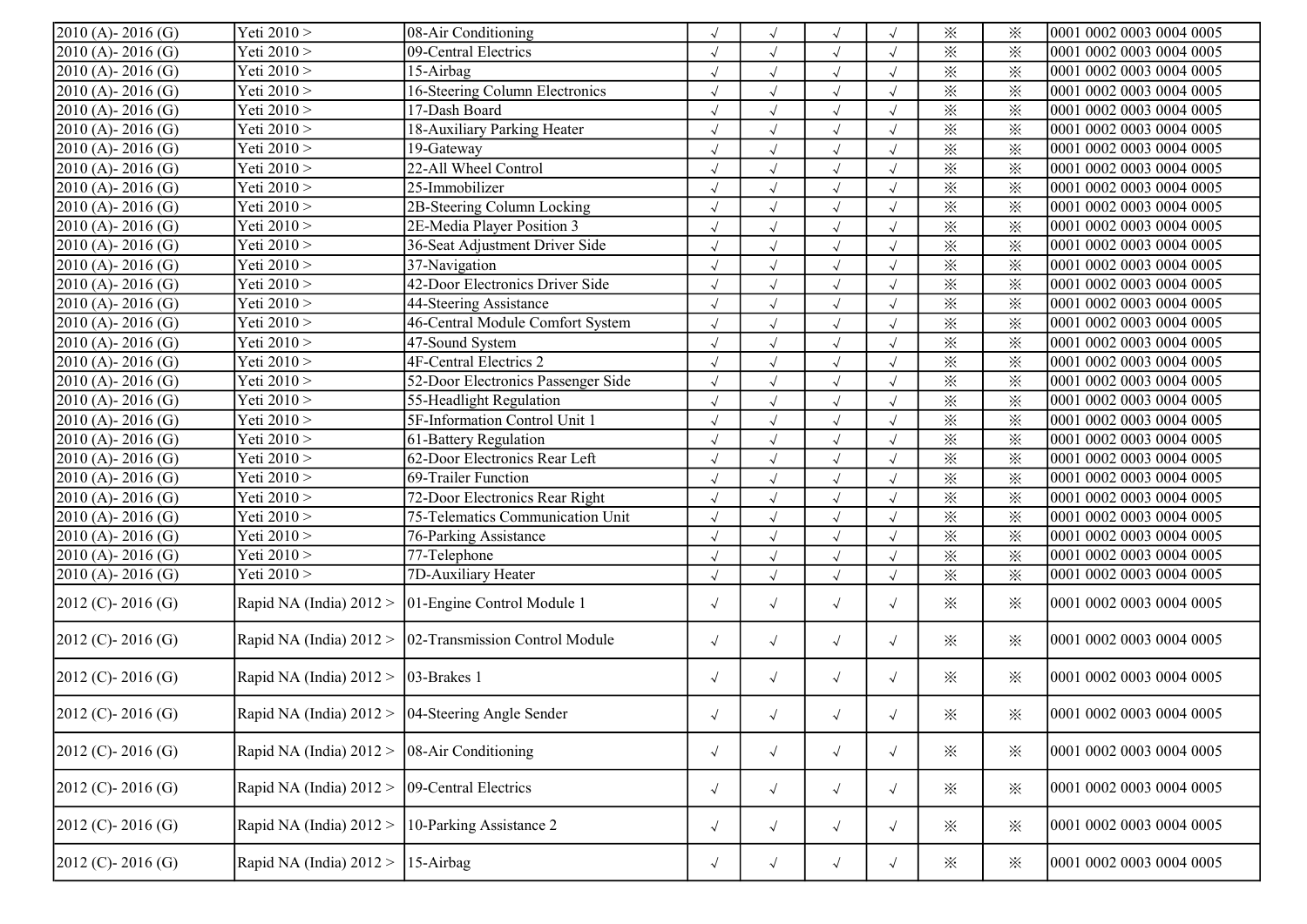| $2012$ (C) - 2016 (G) | Rapid NA (India) $2012 >$                         | 16-Steering Column Electronics                           | $\sqrt{ }$ | $\sqrt{ }$ | $\sqrt{ }$ | $\sqrt{ }$ | $\times$ | ⋇        | 0001 0002 0003 0004 0005 |
|-----------------------|---------------------------------------------------|----------------------------------------------------------|------------|------------|------------|------------|----------|----------|--------------------------|
| $2012$ (C) - 2016 (G) | Rapid NA (India) 2012 >                           | $19-Gateway$                                             | $\sqrt{ }$ | $\sqrt{ }$ | $\sqrt{}$  | $\sqrt{2}$ | ⋇        | $\times$ | 0001 0002 0003 0004 0005 |
| $2012$ (C) - 2016 (G) | Rapid NA (India) 2012 >                           | 25-Immobilizer                                           | $\sqrt{ }$ | $\sqrt{ }$ | $\sqrt{ }$ | $\sqrt{2}$ | ⋇        | $\times$ | 0001 0002 0003 0004 0005 |
| $2012$ (C) - 2016 (G) | Rapid NA (India) 2012 >                           | 2E-Media Player Position 3                               | $\sqrt{ }$ | $\sqrt{ }$ | $\sqrt{ }$ | $\sqrt{2}$ | $\times$ | ⋇        | 0001 0002 0003 0004 0005 |
| $2012$ (C) - 2016 (G) | Rapid NA (India) 2012 >                           | 37-Navigation                                            | $\sqrt{ }$ | $\sqrt{ }$ | $\sqrt{ }$ | $\sqrt{2}$ | $\times$ | ⋇        | 0001 0002 0003 0004 0005 |
| $2012$ (C) - 2016 (G) | Rapid NA (India) 2012 >                           | 44-Steering Assistance                                   | $\sqrt{ }$ | $\sqrt{ }$ | $\sqrt{ }$ | $\sqrt{2}$ | $\times$ | ⋇        | 0001 0002 0003 0004 0005 |
| $2012$ (C) - 2016 (G) |                                                   | Rapid NA (India) 2012 > 46-Central Module Comfort System | $\sqrt{ }$ | $\sqrt{ }$ | $\sqrt{ }$ | $\sqrt{ }$ | $\times$ | $\times$ | 0001 0002 0003 0004 0005 |
| $2012$ (C) - 2016 (G) | Rapid NA (India) 2012 >                           | 55-Headlight Regulation                                  | $\sqrt{ }$ | $\sqrt{ }$ | $\sqrt{ }$ | $\sqrt{ }$ | $\times$ | ⋇        | 0001 0002 0003 0004 0005 |
| $2012$ (C) - 2016 (G) | Rapid NA (India) 2012 >                           | $56$ -Radio                                              | $\sqrt{ }$ | $\sqrt{ }$ | $\sqrt{ }$ | $\sqrt{ }$ | $\times$ | ⋇        | 0001 0002 0003 0004 0005 |
| $2012$ (C) - 2016 (G) | Rapid NA (India) $2012 >  61$ -Battery Regulation |                                                          | $\sqrt{ }$ | $\sqrt{ }$ | $\sqrt{ }$ | $\sqrt{ }$ | $\times$ | ⋇        | 0001 0002 0003 0004 0005 |
| $2012$ (C) - 2016 (G) | Rapid NA (India) 2012 >                           | 69-Trailer Function                                      | $\sqrt{ }$ | $\sqrt{ }$ | $\sqrt{ }$ | $\sqrt{ }$ | $\times$ | ⋇        | 0001 0002 0003 0004 0005 |
| $2012$ (C) - 2016 (G) | Rapid NA (India) 2012 >                           | 76-Parking Assistance                                    | $\sqrt{ }$ | $\sqrt{ }$ | $\sqrt{ }$ | $\sqrt{ }$ | $\times$ | $\times$ | 0001 0002 0003 0004 0005 |
| $2012$ (C) - 2016 (G) | Rapid NA (India) 2012 >                           | $77$ -Telephone                                          | $\sqrt{ }$ | $\sqrt{ }$ | $\sqrt{ }$ | $\sqrt{ }$ | $\times$ | $\times$ | 0001 0002 0003 0004 0005 |
| $2012$ (C) - 2016 (G) | Citigo $2012 >$                                   | 01-Engine Control Module 1                               |            | $\sqrt{}$  | $\sqrt{ }$ | $\sqrt{ }$ | $\times$ | $\times$ | 0001 0002 0003 0004 0005 |
| $2012$ (C) - 2016 (G) | Citigo $2012 >$                                   | 02-Transmission Control Module                           | $\sqrt{}$  | $\sqrt{}$  | $\sqrt{ }$ | $\sqrt{ }$ | $\times$ | $\times$ | 0001 0002 0003 0004 0005 |
| 2012 (C)-2016 (G)     | Citigo $2012 >$                                   | 03-Brakes 1                                              |            | $\sqrt{}$  | $\sqrt{ }$ |            | $\times$ | $\times$ | 0001 0002 0003 0004 0005 |
| 2012 (C)-2016 (G)     | Citigo $2012 >$                                   | 08-Air Conditioning                                      |            | $\sqrt{}$  | $\sqrt{ }$ |            | $\times$ | $\times$ | 0001 0002 0003 0004 0005 |
| 2012 (C)-2016 (G)     | Citigo $2012 >$                                   | 09-Central Electrics                                     |            | $\sqrt{}$  | $\sqrt{ }$ | $\sqrt{}$  | $\times$ | $\times$ | 0001 0002 0003 0004 0005 |
| 2012 (C)-2016 (G)     | Citigo $2012 >$                                   | 10-Parking Assistance 2                                  |            |            | $\sqrt{ }$ |            | $\times$ | $\times$ | 0001 0002 0003 0004 0005 |
| 2012 (C)-2016 (G)     | Citigo $2012 >$                                   | 17-Dash Board                                            |            | $\sqrt{}$  | $\sqrt{ }$ | $\sqrt{}$  | $\times$ | $\times$ | 0001 0002 0003 0004 0005 |
| 2012 (C)-2016 (G)     | Citigo $2012 >$                                   | 19-Gateway                                               | $\sqrt{}$  | $\sqrt{}$  | $\sqrt{ }$ | $\sqrt{2}$ | $\times$ | $\times$ | 0001 0002 0003 0004 0005 |
| $2012$ (C) - 2016 (G) | Citigo $2012 >$                                   | 23-Brake Boost                                           | $\sqrt{}$  | $\sqrt{}$  | $\sqrt{ }$ | $\sqrt{ }$ | $\times$ | $\times$ | 0001 0002 0003 0004 0005 |
| $2012$ (C) - 2016 (G) | Citigo $2012 >$                                   | 25-Immobilizer                                           |            | $\sqrt{}$  | $\sqrt{ }$ | $\sqrt{ }$ | $\times$ | $\times$ | 0001 0002 0003 0004 0005 |
| $2012$ (C) - 2016 (G) | Citigo $2012 >$                                   | 44-Steering Assistance                                   |            | $\sqrt{2}$ | $\sqrt{ }$ |            | $\times$ | $\times$ | 0001 0002 0003 0004 0005 |
| $2012$ (C) - 2016 (G) | Citigo $2012 >$                                   | 47-Sound System                                          | $\sqrt{ }$ | $\sqrt{ }$ | $\sqrt{ }$ | $\sqrt{}$  | $\times$ | ⋇        | 0001 0002 0003 0004 0005 |
| $2012$ (C) - 2016 (G) | Citigo $2012 >$                                   | 51-Drive Motor Control Module                            | $\sqrt{ }$ |            | $\sqrt{ }$ | $\sqrt{ }$ | $\times$ | $\times$ | 0001 0002 0003 0004 0005 |
| $2012$ (C) - 2016 (G) | Citigo $2012 >$                                   | 56-Radio                                                 |            |            | $\sqrt{ }$ |            | $\times$ | $\times$ | 0001 0002 0003 0004 0005 |
| $2012$ (C) - 2016 (G) | Citigo $2012 >$                                   | 5F-Information Control Unit 1                            | $\sqrt{}$  |            | $\sqrt{ }$ | $\sqrt{ }$ | $\times$ | $\times$ | 0001 0002 0003 0004 0005 |
| $2012$ (C) - 2016 (G) | Citigo $2012 >$                                   | 61-Battery Regulation                                    |            |            | $\sqrt{ }$ |            | $\times$ | ⋇        | 0001 0002 0003 0004 0005 |
| $2012$ (C) - 2016 (G) | Citigo $2012 >$                                   | 69-Trailer Function                                      |            |            |            |            | $\times$ | $\times$ | 0001 0002 0003 0004 0005 |
| $2012$ (C) - 2016 (G) | Citigo $2012 >$                                   | 75-Telematics Communication Unit                         |            |            | $\sqrt{ }$ |            | $\times$ | ⋇        | 0001 0002 0003 0004 0005 |
| $2012$ (C) - 2016 (G) | Citigo $2012 >$                                   | 8C-Battery Energy Control Module                         |            | $\sqrt{}$  | $\sqrt{ }$ |            | ⋇        | ⋇        | 0001 0002 0003 0004 0005 |
| $2012$ (C) - 2016 (G) | Citigo $2012 >$                                   | <b>AD-Sensors Brake Systems</b>                          |            | $\sqrt{}$  | $\sqrt{ }$ |            | $\times$ | $\times$ | 0001 0002 0003 0004 0005 |
|                       |                                                   |                                                          |            |            |            |            |          |          |                          |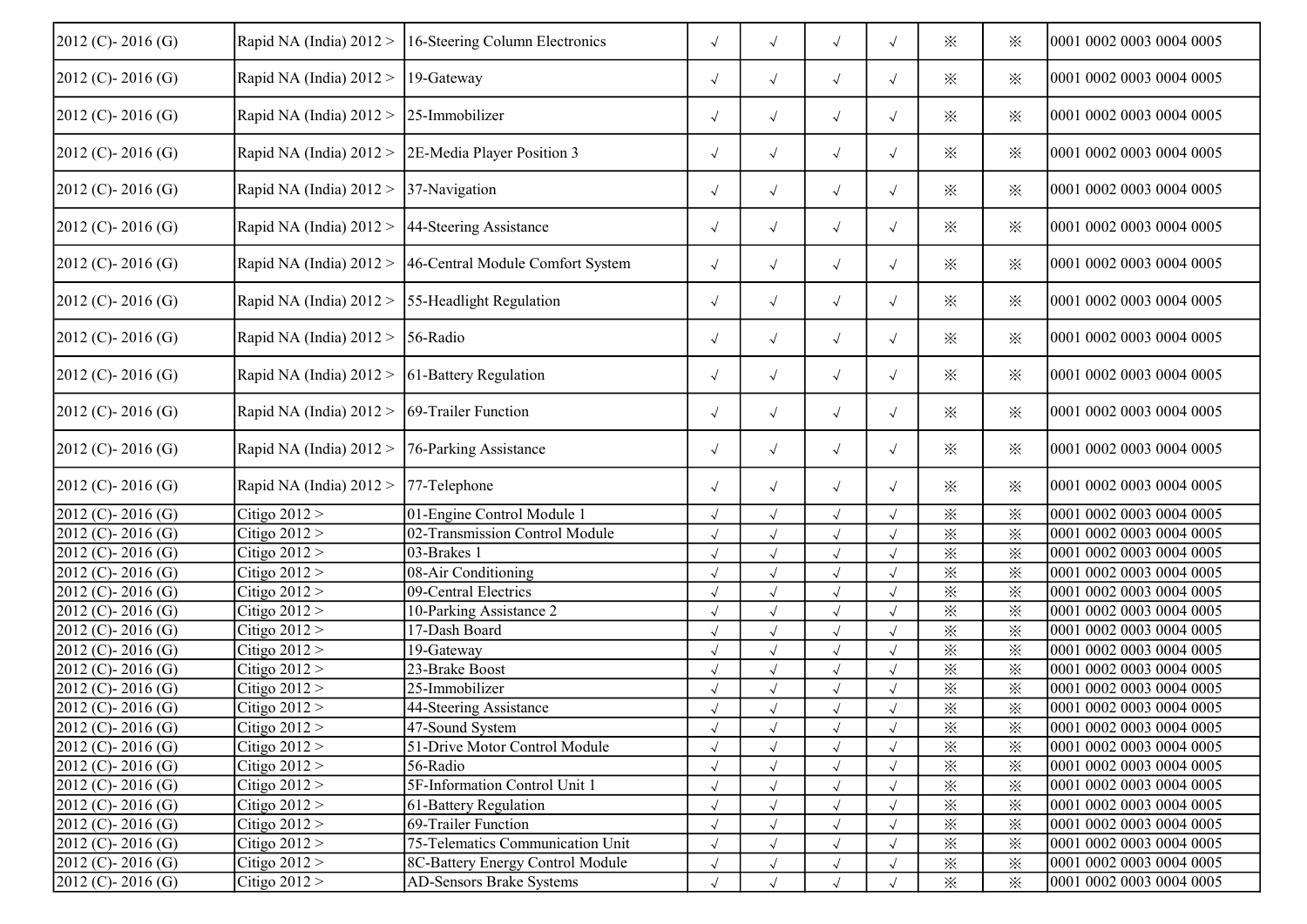| $2012$ (C) - 2016 (G) | Citigo $2012 >$        | <b>BD-High Voltage Battery Charge Managem</b> | $\sqrt{ }$ | $\sqrt{ }$           | $\sqrt{ }$           | $\sqrt{}$  | ⋇                      | ⋇        | 0001 0002 0003 0004 0005 |
|-----------------------|------------------------|-----------------------------------------------|------------|----------------------|----------------------|------------|------------------------|----------|--------------------------|
| $2012$ (C) - 2016 (G) | Citigo $2012 >$        | C0-Actuator For Exterior Noise                | $\sqrt{ }$ | $\sqrt{ }$           | $\sqrt{ }$           |            | $\times$               | $\times$ | 0001 0002 0003 0004 0005 |
| $2012$ (C) - 2016 (G) | Citigo $2012 >$        | C6-Battery Charger Control Module             |            | $\sqrt{ }$           | $\sqrt{ }$           | $\sqrt{}$  | $\times$               | $\times$ | 0001 0002 0003 0004 0005 |
| $2013$ (D) - 2016 (G) | Rapid NH (EU) 2013 >   | 01-Engine Control Module 1                    | $\sqrt{}$  | $\sqrt{ }$           | $\sqrt{ }$           | $\sqrt{2}$ | $\times$               | $\times$ | 0001 0002 0003 0004 0005 |
| $2013$ (D) - 2016 (G) | Rapid NH (EU) 2013 >   | 03-Brakes 1                                   | $\sqrt{}$  | $\sqrt{ }$           | $\sqrt{\phantom{a}}$ | $\sqrt{}$  | $\times$               | $\times$ | 0001 0002 0003 0004 0005 |
| $2013$ (D) - 2016 (G) | Rapid NH (EU) $2013 >$ | 04-Steering Angle Sender                      |            | $\sqrt{ }$           | $\sqrt{ }$           | $\sqrt{}$  | $\times$               | $\times$ | 0001 0002 0003 0004 0005 |
| $2013$ (D) - 2016 (G) | Rapid NH (EU) 2013 >   | $\sqrt{08-A}$ ir Conditioning                 |            | $\checkmark$         | $\sqrt{ }$           |            | $\times$               | $\times$ | 0001 0002 0003 0004 0005 |
| $2013$ (D) - 2016 (G) | Rapid NH (EU) 2013 >   | 09-Central Electrics                          |            | $\sqrt{ }$           | $\sqrt{ }$           |            | $\times$               | $\times$ | 0001 0002 0003 0004 0005 |
| $2013$ (D) - 2016 (G) | Rapid NH (EU) 2013 >   | 10-Parking Assistance 2                       | $\sqrt{}$  | $\sqrt{ }$           | $\sqrt{ }$           | $\sqrt{}$  | $\times$               | ⋇        | 0001 0002 0003 0004 0005 |
| $2013$ (D) - 2016 (G) | Rapid NH (EU) 2013 >   | 13-Adaptive Cruise Control                    | $\sqrt{}$  | $\sqrt{ }$           | $\sqrt{ }$           | $\sqrt{}$  | $\times$               | $\times$ | 0001 0002 0003 0004 0005 |
| $2013$ (D) - 2016 (G) | Rapid NH (EU) 2013 >   | 15-Airbag                                     | $\sqrt{ }$ | $\sqrt{ }$           | $\sqrt{}$            | $\sqrt{}$  | $\times$               | $\times$ | 0001 0002 0003 0004 0005 |
| $2013$ (D) - 2016 (G) | Rapid NH (EU) 2013 >   | 17-Dash Board                                 |            | $\checkmark$         | $\sqrt{ }$           |            | $\times$               | $\times$ | 0001 0002 0003 0004 0005 |
| $2013$ (D) - 2016 (G) | Rapid NH (EU) 2013 >   | 19-Gateway                                    |            | $\checkmark$         | $\sqrt{ }$           |            | $\times$               | $\times$ | 0001 0002 0003 0004 0005 |
| $2013$ (D) - 2016 (G) | Rapid NH (EU) 2013 >   | 25-Immobilizer                                |            | $\sqrt{ }$           | $\sqrt{ }$           |            | $\times$               | $\times$ | 0001 0002 0003 0004 0005 |
| $2013$ (D) - 2016 (G) | Rapid NH (EU) 2013 >   | 2B-Steering Column Locking                    |            | $\sqrt{ }$           | $\sqrt{ }$           |            | $\overline{\varkappa}$ | $\times$ | 0001 0002 0003 0004 0005 |
| $2013$ (D) - 2016 (G) | Rapid NH (EU) 2013 >   | 2E-Media Player Position 3                    |            | $\sqrt{ }$           | $\sqrt{ }$           | $\sqrt{}$  | $\times$               | $\times$ | 0001 0002 0003 0004 0005 |
| $2013$ (D) - 2016 (G) | Rapid NH (EU) 2013 >   | 37-Navigation                                 | $\sqrt{}$  | $\sqrt{\phantom{a}}$ | $\sqrt{\phantom{a}}$ | $\sqrt{}$  | $\times$               | $\times$ | 0001 0002 0003 0004 0005 |
| $2013$ (D) - 2016 (G) | Rapid NH (EU) $2013 >$ | 44-Steering Assistance                        | $\sqrt{ }$ | $\sqrt{ }$           | $\sqrt{ }$           | $\sqrt{}$  | $\times$               | $\times$ | 0001 0002 0003 0004 0005 |
| $2013$ (D) - 2016 (G) | Rapid NH (EU) $2013 >$ | 55-Headlight Regulation                       |            | $\checkmark$         | $\sqrt{ }$           |            | $\times$               | $\times$ | 0001 0002 0003 0004 0005 |
| $2013$ (D) - 2016 (G) | Rapid NH (EU) 2013 >   | 56-Radio                                      |            | $\checkmark$         | $\sqrt{ }$           |            | ⋇                      | $\times$ | 0001 0002 0003 0004 0005 |
| $2013$ (D) - 2016 (G) | Rapid NH (EU) 2013 >   | 5F-Information Control Unit 1                 |            | $\sqrt{ }$           | $\sqrt{ }$           | $\sqrt{}$  | $\overline{\varkappa}$ | $\times$ | 0001 0002 0003 0004 0005 |
| $2013$ (D) - 2016 (G) | Rapid NH (EU) 2013 >   | 61-Battery Regulation                         | $\sqrt{ }$ | $\sqrt{ }$           | $\sqrt{ }$           | $\sqrt{ }$ | $\times$               | $\times$ | 0001 0002 0003 0004 0005 |
| $2013$ (D) - 2016 (G) | Rapid NH (EU) 2013 >   | 75-Telematics Communication Unit              |            | $\sqrt{ }$           | $\sqrt{\phantom{a}}$ | $\sqrt{ }$ | $\times$               | $\times$ | 0001 0002 0003 0004 0005 |
| $2013$ (D) - 2016 (G) | Rapid NH (EU) 2013 >   | 76-Parking Assistance                         | $\sqrt{}$  | $\sqrt{ }$           | $\sqrt{ }$           | $\sqrt{2}$ | $\times$               | $\times$ | 0001 0002 0003 0004 0005 |
| $2013$ (D) - 2016 (G) | Rapid NH (EU) 2013 >   | 77-Telephone                                  |            | $\checkmark$         | $\sqrt{ }$           |            | $\times$               | $\times$ | 0001 0002 0003 0004 0005 |
| $2013$ (D) - 2016 (G) | Rapid NH (EU) 2013 >   | <b>B7-Access Startsystem Interface</b>        |            | $\sqrt{ }$           | $\sqrt{ }$           |            | $\times$               | $\times$ | 0001 0002 0003 0004 0005 |
| $2013$ (D) - 2016 (G) | Octavia 2013 >         | 01-Engine Control Module 1                    |            | $\sqrt{ }$           | $\sqrt{ }$           |            | $\times$               | $\times$ | 0001 0002 0003 0004 0005 |
| $2013$ (D) - 2016 (G) | Octavia 2013 >         | 02-Transmission Control Module                |            | $\sqrt{ }$           | $\sqrt{ }$           | $\sqrt{}$  | $\times$               | $\times$ | 0001 0002 0003 0004 0005 |
| $2013$ (D) - 2016 (G) | Octavia 2013 >         | 03-Brakes 1                                   |            | $\sqrt{\phantom{a}}$ | $\sqrt{ }$           | $\sqrt{2}$ | $\times$               | $\times$ | 0001 0002 0003 0004 0005 |
| $2013$ (D) - 2016 (G) | Octavia 2013 >         | 08-Air Conditioning                           |            | $\sqrt{ }$           | $\sqrt{ }$           | $\sqrt{}$  | $\times$               | $\times$ | 0001 0002 0003 0004 0005 |
| $2013$ (D) - 2016 (G) | Octavia $2013 >$       | 09-Central Electrics                          |            | $\sqrt{ }$           | $\sqrt{ }$           |            | $\times$               | $\times$ | 0001 0002 0003 0004 0005 |
| $2013$ (D) - 2016 (G) | Octavia $2013 >$       | 13-Adaptive Cruise Control                    |            | $\sqrt{ }$           | $\sqrt{ }$           |            | $\times$               | $\times$ | 0001 0002 0003 0004 0005 |
| $2013$ (D) - 2016 (G) | Octavia $2013 >$       | 14-Wheel Dampening Electronics                |            | $\sqrt{ }$           | $\sqrt{ }$           | $\sqrt{ }$ | $\times$               | $\times$ | 0001 0002 0003 0004 0005 |
| $2013$ (D) - 2016 (G) | Octavia 2013 >         | 15-Airbag                                     | $\sqrt{ }$ | $\sqrt{ }$           | $\sqrt{ }$           |            | $\times$               | $\times$ | 0001 0002 0003 0004 0005 |
| $2013$ (D) - 2016 (G) | Octavia 2013 >         | 16-Steering Column Electronics                | $\sqrt{ }$ | $\sqrt{ }$           | $\sqrt{ }$           |            | $\times$               | $\times$ | 0001 0002 0003 0004 0005 |
| $2013$ (D) - 2016 (G) | Octavia $2013 >$       | 17-Dash Board                                 | $\sqrt{ }$ | $\sqrt{ }$           | $\sqrt{ }$           | $\sqrt{ }$ | $\times$               | $\times$ | 0001 0002 0003 0004 0005 |
| $2013$ (D) - 2016 (G) | Octavia 2013 >         | 18-Auxiliary Parking Heater                   |            |                      |                      |            | $\times$               | $\times$ | 0001 0002 0003 0004 0005 |
| $2013$ (D) - 2016 (G) | Octavia $2013 >$       | 19-Gateway                                    |            |                      | $\sqrt{ }$           |            | $\times$               | $\times$ | 0001 0002 0003 0004 0005 |
| $2013$ (D) - 2016 (G) | Octavia 2013 >         | 20-High Beam Assistance                       |            |                      | $\sqrt{ }$           |            | $\times$               | $\times$ | 0001 0002 0003 0004 0005 |
| $2013$ (D) - 2016 (G) | Octavia $2013 >$       | 22-All Wheel Control                          | $\sqrt{}$  | $\sqrt{ }$           | $\sqrt{}$            | $\sqrt{ }$ | $\times$               | $\times$ | 0001 0002 0003 0004 0005 |
| $2013$ (D) - 2016 (G) | Octavia $2013 >$       | 2B-Steering Column Locking                    | $\sqrt{ }$ | $\sqrt{\phantom{a}}$ | $\sqrt{ }$           | $\sqrt{ }$ | $\times$               | $\times$ | 0001 0002 0003 0004 0005 |
| $2013$ (D) - 2016 (G) | Octavia $2013 >$       | 32-Lock Electronics                           |            | $\sqrt{ }$           | $\sqrt{ }$           | $\sqrt{}$  | $\times$               | $\times$ | 0001 0002 0003 0004 0005 |
| $2013$ (D) - 2016 (G) | Octavia $2013 >$       | 36-Seat Adjustment Driver Side                | $\sqrt{ }$ | $\sqrt{ }$           | $\sqrt{ }$           | $\sqrt{ }$ | $\times$               | $\times$ | 0001 0002 0003 0004 0005 |
| $2013$ (D) - 2016 (G) | Octavia $2013 >$       | 39-Light Control Right                        | $\sqrt{ }$ | $\sqrt{ }$           | $\sqrt{\phantom{a}}$ | $\sqrt{ }$ | $\times$               | $\times$ | 0001 0002 0003 0004 0005 |